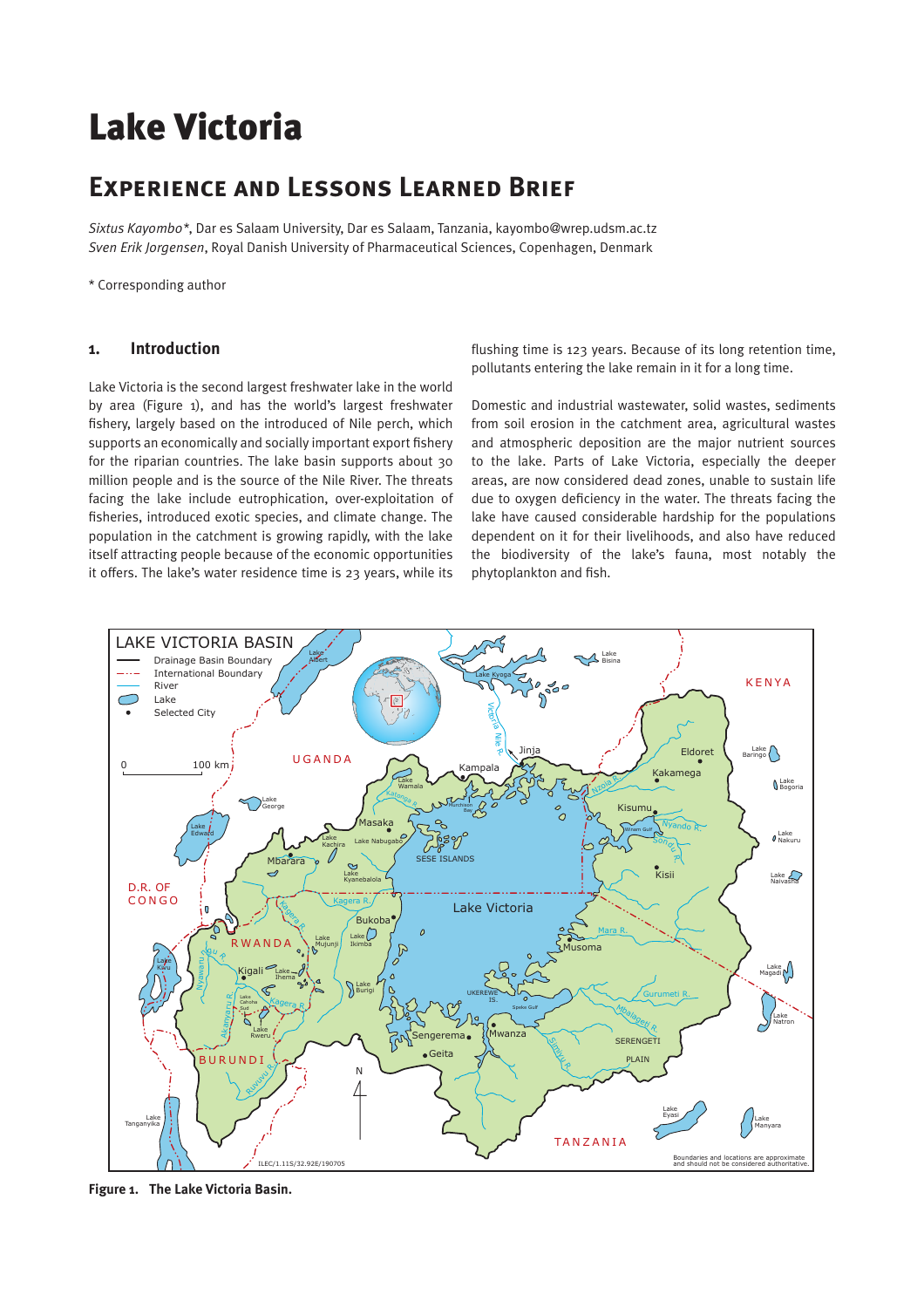As is often the case with ecological problems, the challenges facing the lake do not recognize jurisdictional boundaries. Addressing these issues effectively, and in a sustainable manner, calls for an ecosystem-oriented approach that includes cooperation among all countries in the lake basin. Key to this approach is a common vision shared by all countries and communities regarding the beneficial uses of the lake and how to protect them. The availability of useful and timely data and information on the physical and biological state of the lake and the socio-economic factors in the basin will support implementation of that vision. Such data and information have been gathered through several projects previously undertaken on the lake.

One of the major initiatives undertaken by the three riparian countries to reverse the lake's deterioration is the Lake Victoria Environmental Management Project (LVEMP) Phase I. The major objective of the project is to restore a healthy, varied lake ecosystem that is inherently stable, and that can support the many, varied human activities in a sustainable manner. LVEMP Phase I was funded by the World Bank and the Global Environment Facility (GEF). It became operational in 1997, and was completed in 2004. Phase II is currently under preparation. The total Phase I funding was US\$75,636,000, of which the three riparian states contributed 10% (LVEMP 2003). The project components included management and control of water hyacinth, improved fisheries management and research, water quality monitoring, industrial and municipal waste management, conservation of biodiversity, catchment forests and wetlands, sustainable land use practices, and capacity building.

With assistance from the European Union-funded Lake Victoria Fisheries Research Project (LVFRP), the riparian governments have begun coordinating their responses to managing the fisheries sector, but have yet to develop a coordinated action plan for managing the lake and its catchment across all sectors. However, the recent formation of the East African Community (EAC), and the development of its Protocol for Sustainable Development of the Lake Victoria Basin, are the beginnings of such a response. In spite of these recent, positive developments, however, there remains a tension between managing the lake to benefit the riparian communities versus managing it to benefit the downstream countries of the Nile River. This issue is currently being addressed within the Nile Basin Initiative (NBI), a forum that brings together all of the ten countries in the Nile Basin.

# **2. Background**

Lake Victoria is the world's second largest freshwater lake in surface area, second only to Lake Superior in North America. It is bordered by Tanzania, Kenya and Uganda, and, although not riparian, Burundi and Rwanda also lie within the lake drainage basin. Lake Victoria stretches 412 km from north to south, between latitudes 0°30' N and 3°12' S, and 355 km from west to east between longitudes  $31^{\circ}37'$  and  $34^{\circ}53'$  E. It is situated at an altitude of 1,134 m above sea level, and has a volume of 2,760 km3 , and an average and maximum depth of 40 m and 80 m, respectively. Lake Victoria is the largest lake in Africa, with a surface area of 68,800 km<sup>2</sup>, and a catchment area of 193,000 km2 . The lake's morphometric data is summarized in Table 1. The lake contains numerous islands, and has a highly indented shoreline estimated to be about 3,460 km long. The catchment area of the lake is illustrated in Figure 1. The lake's flushing time (volume/average outflow) is 138 years and its residence time is 21 years. Lake Victoria surrounds several groups of large islands (e.g. Sesse or Kalangala and Buvuma in Uganda; Ukerewe in Tanzania and Rusinga in Kenya), and many smaller ones.

#### 2.1 Drainage Basin

The main rivers flowing into the lake from the Tanzanian catchment are Mara, Kagera, Mirongo, Grumeti, Mbalageti, Simiyu and Mori (LVEMP 2001). From the Kenyan catchment, the main rivers are Nzoia, Sio, Yala, Nyando, Kibos, Sondumiriu, Kuja, Migori, Riaria and Mawa. From the Ugandan catchment, the main rivers are Kagera, Bukora, Katonga and Sio (LVEMP 2003). The Kagera, draining Burundi and Rwanda and part of Uganda, is the single largest river flowing into the lake. However, rivers entering the lake from Kenya, which contains the smallest portion of the lake, contribute over 37.6% of its surface water inflows (Table 2). About 86% of the total water input, however, falls as rain, with evaporative losses accounting for 80% of the water leaving the lake (Okonga 2001; COWI 2002). The mean annual rainfall, based on rainfall data from 1950 to 2000, ranges between 886-2609 mm, while the mean evaporation rate over the lake ranges between 1108-2045 mm per year (COWI 2002).

The Nile River is the only surface outlet from the lake, with an outflow of 23.4 km3 /y (Mott MacDonald 2001). The long-term average discharges from the river basins in the lake catchment, based on data from 1950 to 2000 are shown in Table 2.

| <b>Item</b>                       | <b>Total</b> | Kenya           | <b>Tanzania</b> | Uganda          | Rwanda          | <b>Burundi</b> |
|-----------------------------------|--------------|-----------------|-----------------|-----------------|-----------------|----------------|
| Surface area (km <sup>2</sup> )   | 68,870       | 4,113<br>(6%)   | 33,756<br>(49%) | 31,001<br>(45%) | O               | 0              |
| Catchment area (km <sup>2</sup> ) | 193,000      | 42,460<br>(22%) | 84,920<br>(44%) | 30,880<br>(16%) | 21,230<br>(11%) | 13,510<br>(7%) |
| Shoreline (km)                    | 3,450        | 550<br>(17%)    | 1,150<br>(33%)  | 1,750<br>(50%)  | O               | O              |

#### **Table 1. Morphometric Data for Lake Victoria.**

Source: Andjelic (1999).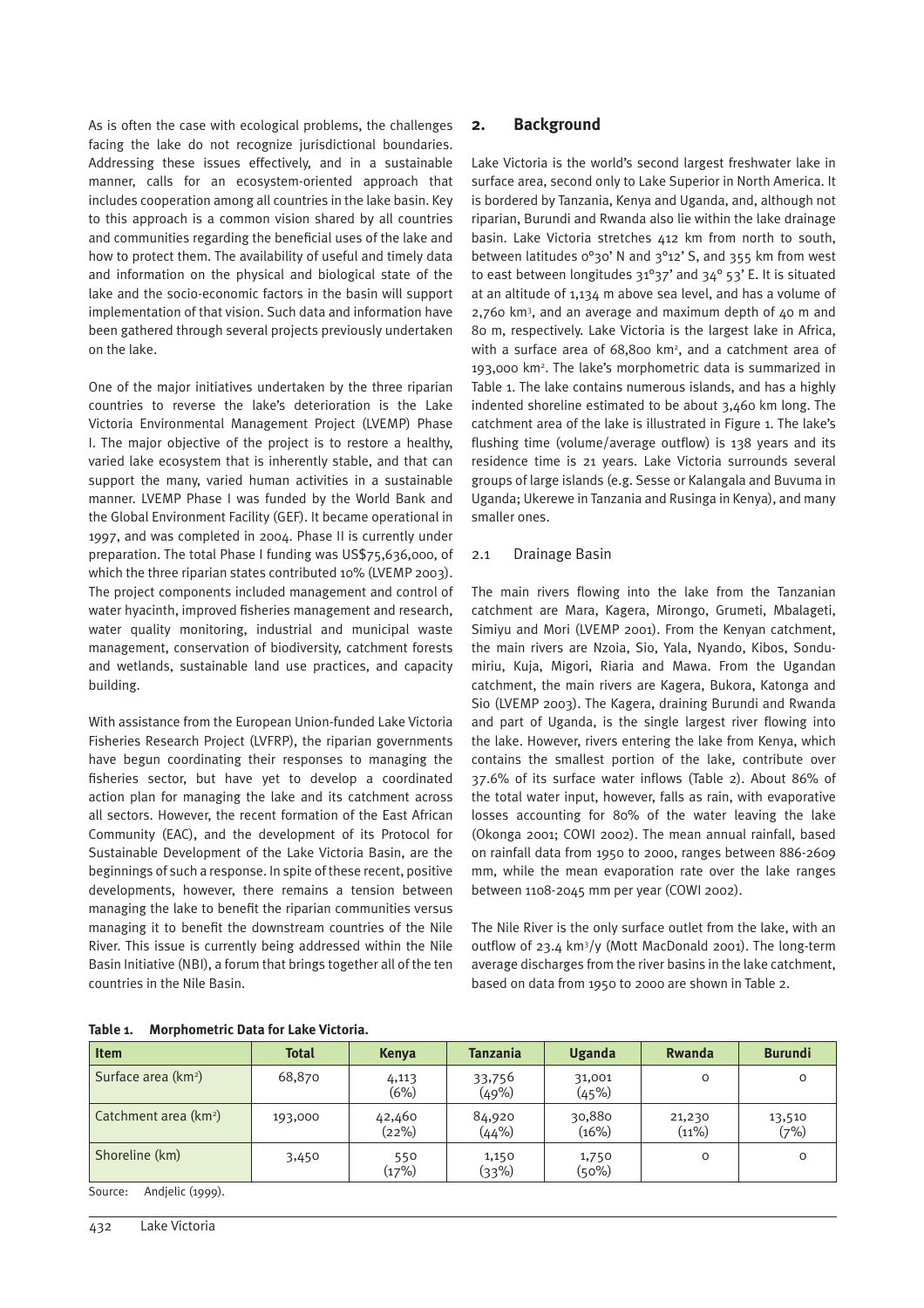The mass balance of water in the lake based on the inflow and outflow is shown in Table 3. The outflow in the White Nile is correspondingly larger than the inflow from the catchment. The sum of the flows gives a small positive inflow of 33  $\mathrm{m}^3/\mathrm{s}$ , which accounts for the observed lake water level rise of about 1.0 m between January 1950 and December 2000 (COWI 2002). The annual fluctuations in levels, however, range between 0.4-1.5 m (Balirwa 1998).

The topography around the lake is flat, allowing satellite lakes and wetlands to predominate. The catchment area of Lake Victoria is slowly being degraded due to deforestation and, coupled with bad agricultural practices, has degraded the soil, leading to siltation in the lake. Industrial and domestic effluents are polluting the lake, being localized in urban areas around the lake, while deforestation, soil erosion, and increasing human and livestock populations have contributed to increased nutrient loading to the lake from rivers, in

| Table 2. Long-term Average Discharge from River Basins in |
|-----------------------------------------------------------|
| Lake Victoria Catchment Area.                             |

| <b>Country</b>          | <b>Basin</b>         | <b>Discharge</b><br>(m <sup>3</sup> /s) | Percentage<br>(%) |  |  |
|-------------------------|----------------------|-----------------------------------------|-------------------|--|--|
| Kenya                   | Sio                  | 11.4                                    | 1.5               |  |  |
|                         | <b>Nzoia</b>         | 115.3                                   | 14.8              |  |  |
|                         | Yala                 | 37.6                                    | 4.8               |  |  |
|                         | Nyando               | 18.0                                    | 2.3               |  |  |
|                         | North Awach          | 3.7                                     | 0.5               |  |  |
|                         | South Awach          | 5.9                                     | 0.8               |  |  |
|                         | Sondu                | 42.2                                    | 5.4               |  |  |
|                         | Gucha-Migori         | 58.0                                    | 7.5               |  |  |
|                         | Sub-total            | 292.1                                   | 37.6              |  |  |
| Tanzania                | Mara                 | 37.5                                    | 4.8               |  |  |
|                         | Grumeti              | 11.5                                    | 1.5               |  |  |
|                         | Mbalageti            | 4.3                                     | 0.5               |  |  |
|                         | E. shore stream      | 18.6                                    | 2.4               |  |  |
|                         | Simiyu               | 39.0                                    | 5.0               |  |  |
|                         | Magogo moame         | 8.3                                     | 1.1               |  |  |
|                         | Nyashishi            | 1.6                                     | 0.2               |  |  |
|                         | Issanga              | 30.6                                    | 3.9               |  |  |
|                         | S. shore stream      | 25.6                                    | 3.3               |  |  |
|                         | Biharamulo           | 17.8                                    | 2.3               |  |  |
|                         | W. shore stream      | 20.7                                    | 2.7               |  |  |
|                         | Kagera               | 260.9                                   | 33.5              |  |  |
|                         | Sub-total            | 476.40                                  | 61.2              |  |  |
| Uganda                  | <b>Bukora</b>        | 3.2                                     | 0.4               |  |  |
|                         | Katonga              | 5.1                                     | 0.7               |  |  |
|                         | N. shore stream      | 1.5                                     | 0.2               |  |  |
|                         | Sub-total            | 9.8                                     | 1.3               |  |  |
|                         | Total average inflow | 778.3                                   | 100.0             |  |  |
| COWI (2002).<br>Source: |                      |                                         |                   |  |  |

addition to atmospheric deposition of nutrients from poor land management practices within, and possibly outside, the lake catchment.

#### 2.2 Socio-economic Setting

The population of the lake basin is about 30 million, constituting about one-third of the population of Kenya, Tanzania and Uganda. The population growth rate of the riparian municipalities of the three countries stands at above 6% per annum, among the highest in the world. The lake basin nevertheless provides resources for the livelihoods of the basin population, with the lake used as source of food, energy, drinking and irrigation water, shelter, transport, and as a repository for human, agricultural and industrial wastes. The lake basin resources also provide amenities for cultural activities, as well as leisure. Over 70% of the population in the catchment area of the three riparian countries is engaged in agricultural production, mostly as small-scale farmers, for crops such as sugar, tea, coffee, maize, cotton, horticultural products, and livestock keeping. Lake Victoria supports the most productive freshwater fishery in the world, with annual fish yields exceeding 300,000 tons, worth US\$600 million annually. The lake fisheries are dominated by two introduced species, Nile perch (*Lates niloticus*) and Nile tilapia (*Oreochromis niloticus*), and one native cyprinid (*Rastrineobola argentea*). Nile perch is the basis of a lucrative export industry supporting about 30 fish-processing factories in the three countries.

The lake is the source of the White Nile and is therefore an important asset for all countries within the Nile River Basin. The waters originating from the lake provide hydropower through its only outlet, the Victoria Nile River, at Owen Falls in Uganda, and other power plants further downstream. The two plants at Owen Falls provide 260 MW of power, part of which is exported to Kenya. These waters also support extensive irrigated agriculture schemes in Egypt, ecological values in the Sudan and other wetlands, an important tourism industry on the Nile River, and navigation and transport over large distances in the lower river.

|  |  | Table 3. Average Inflows and Outflows from Lake Victoria. |  |
|--|--|-----------------------------------------------------------|--|
|  |  |                                                           |  |

| <b>Type of flow</b>          | Flows $(m^3/s)$ | Percentage (%) |
|------------------------------|-----------------|----------------|
| <b>Inflows</b>               |                 |                |
| Rain over lake               | 3,631           | 82             |
| Basin discharge              | 778             | 18             |
| <b>Outflows</b>              |                 |                |
| <b>Evaporation from lake</b> | -3,330          | 76             |
| <b>Nile River</b>            | $-1,046$        | 24             |
| <b>Balance</b>               | $+33$           |                |

Source: COWI (2002).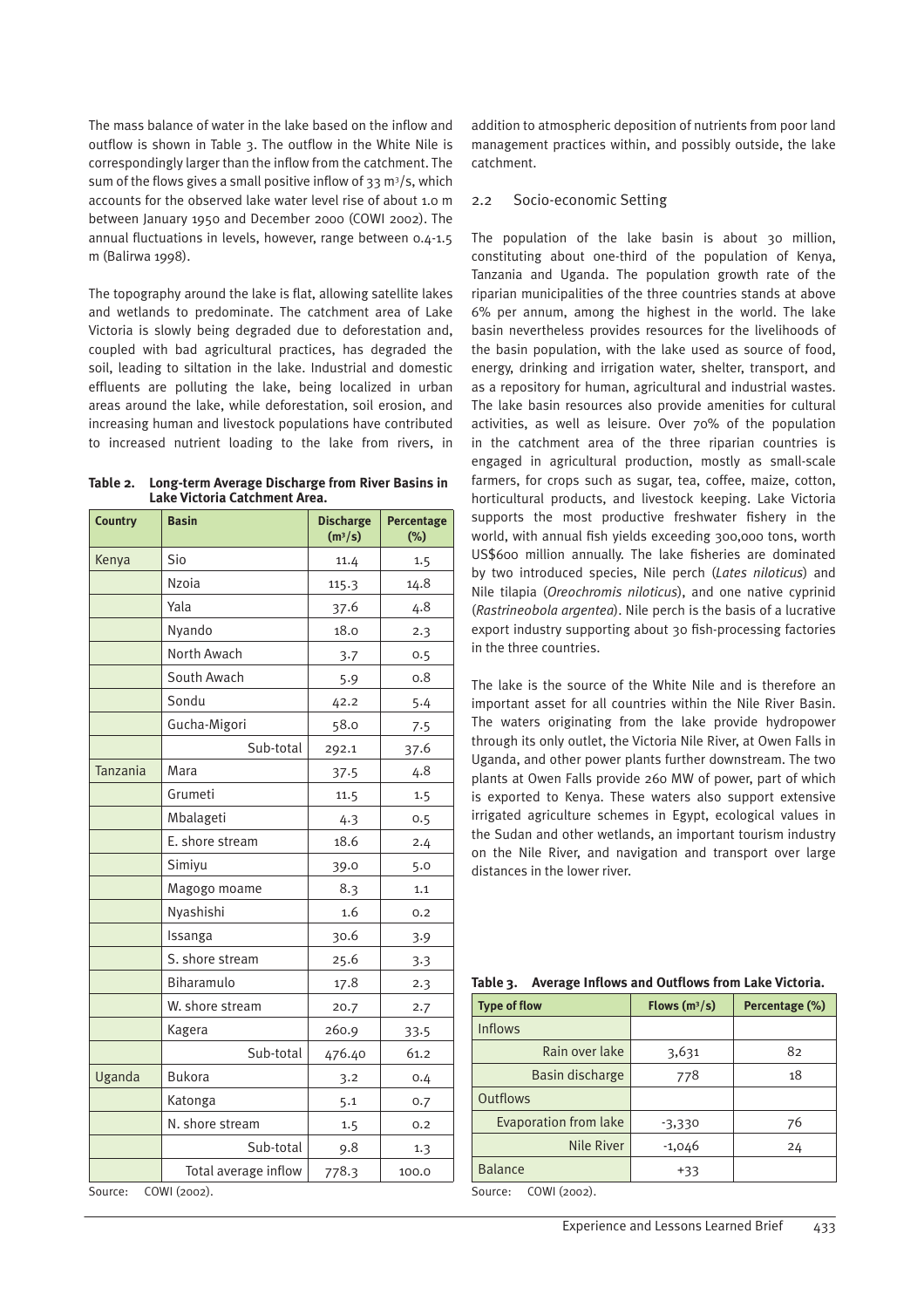# **3. Biophysical Environment**

#### 3.1 Water Quality

The Lake Victoria ecosystem has undergone substantial and, to some observers, alarming changes that have accelerated over the last three decades. Massive algal blooms have developed, becoming increasingly dominated by the potentially toxic bluegreen variety. The lake water transparency has declined from 5 m in the early 1930s, to 1 m or less for most of the year by the early 1990s. Waterborne diseases also have increased in frequency. Although presently under control, water hyacinth, absent in the lake as late as 1989, choked important waterways and landings, especially in bay areas in Kenya and Uganda, in the late 1990s. Over-fishing, introduced fish species and oxygen depletion at lower lake depths threaten the artisanal fisheries and biodiversity (over 200 indigenous species are facing possible extinction). These extensive changes have been attributed both to the introduction of Nile perch that altered the food web structure, and to increased nutrient input to the lake, resulting in eutrophication.

Land use has intensified and human and livestock population increased, especially along the lakeshore and on the islands in the lake. Increased pollution from municipal and industrial discharges is visible in some of the rivers feeding the lake, and in urban areas along the shoreline (e.g., Kisumu, Mwanza, Kampala). The pollution sources to the lake include a number of basic industries (e.g., breweries, tanning, fish processing, agro-processing, abattoirs). Small-scale gold mining is increasing in parts of the Tanzanian catchment and, if mining wastes are not well contained, might lead to mercury discharges into the lake water. Increased nutrient flows are entering the lake from eroded sediments in the catchment, burning of wood-fuels, and from human and animal waste from areas surrounding the lake.

Given the importance of degradation due to eutrophication, one of the major technical challenges facing the management of Lake Victoria is the accurate quantification of the nutrient load to the lake. This following sub-sections discuss the quantification of the pollutant loads to the lake undertaken under the LVEMP. A total of 56 monitoring stations (9 stations in Kenya, 19 in Uganda, 28 in Tanzania) were established within the lake to determine the in-lake pollution concentrations. About 18 monitoring stations were established on rivers draining to the lake. The data obtained from the monitoring

**Table 4. Pollution Loading to Lake Victoria Due to Urban Wastewater and Runoff.**

|        | <b>Total N</b> | <b>Total P</b> |
|--------|----------------|----------------|
| 5,069  | 719            | 292            |
| 10,724 | 2,019          | 848            |
| 2,145  | 767            | 484            |
| 17,938 | 3,505          | 1,624          |
|        | <b>BOD</b>     |                |

Source: COWI (2002).

stations were used to compute the lake's water balance and nutrient loads.

#### *3.1.1 Pollution Loading Due to Urban Wastewater and Runoff*

The LVEMP study on pollutant loads (COWI 2002) indicates there are 87 large towns in the Lake Victoria basin (51 in Kenya, 30 in Tanzania, 6 in Uganda). Table 4 shows the pollutant loading to the lake from urban areas.

The data in Table  $4$  incorporate a 50% load reduction in order to take into account load reduction through other treatment methods. However, reductions in pollutant loads through the river system before reaching the lake have not been incorporated in the data. A different LVEMP study (LVEMP 2001) indicated that the pollutant loading to the lake from urban areas was 6,955 t/y of Biochemical Oxygen Demand (BOD), 3028 t/y of Total Nitrogen (T-N), and 2,686 t/y of Total Phosphorus (T-P). These figures represent the pollutant load from urban areas close to the lakeshore, and do not consider the pollutant load from towns located far away from the lake that drain into it via streams and rivers.

# *3.1.2 Pollution Loading Due to Industrial Activities*

The pollutant load to the lake from industrial activities in the catchment area is shown in Table 5. The total number of major industries in the catchment area is 68 (16 in Kenya, 34 in Tanzania, 18 in Uganda) (COWI 2002). The pollutant load to the lake from industries was estimated on the basis of the production rate or the quantity of water used.

#### *3.1.3 Pollutant Loading Due to Rivers*

Rivers carry soil eroded from the catchment area to the lake. Thus, the water is more turbid and shallow at the inlets than in other parts of the lake. For example, Winam Gulf is comparatively shallow, having a maximum depth of 35 m and a mean depth of 6 m. The input of nutrient loads from the rivers located in the catchment area is  $49,509$  t/y T-N and  $5,693$  t/y T-P (Table 6).

#### *3.1.4 Pollution Loading Due to Atmospheric Nutrient Deposition*

Atmospheric deposition can be divided into wet deposition (i.e., deposition of nutrients washed out by rain) and dry deposition (i.e., deposition onto the water surface from the air during dry weather periods). Due to lack o special sampling equipment for dry deposition, COWI (2002) applied a simple

**Table 5. Industrial Loading to Lake Victoria.**

|                | Loading to Lake Victoria $(t/y)$ |                |                |  |  |
|----------------|----------------------------------|----------------|----------------|--|--|
| <b>Country</b> | <b>BOD</b>                       | <b>Total N</b> | <b>Total P</b> |  |  |
| Tanzania       | 3,259                            | 324            | 208            |  |  |
| Kenya          | 860                              | 57             | 46             |  |  |
| Uganda         | 1,487                            | 33             | 88             |  |  |
| Total          | 5,606                            | 414            | 342            |  |  |

Source: COWI (2002).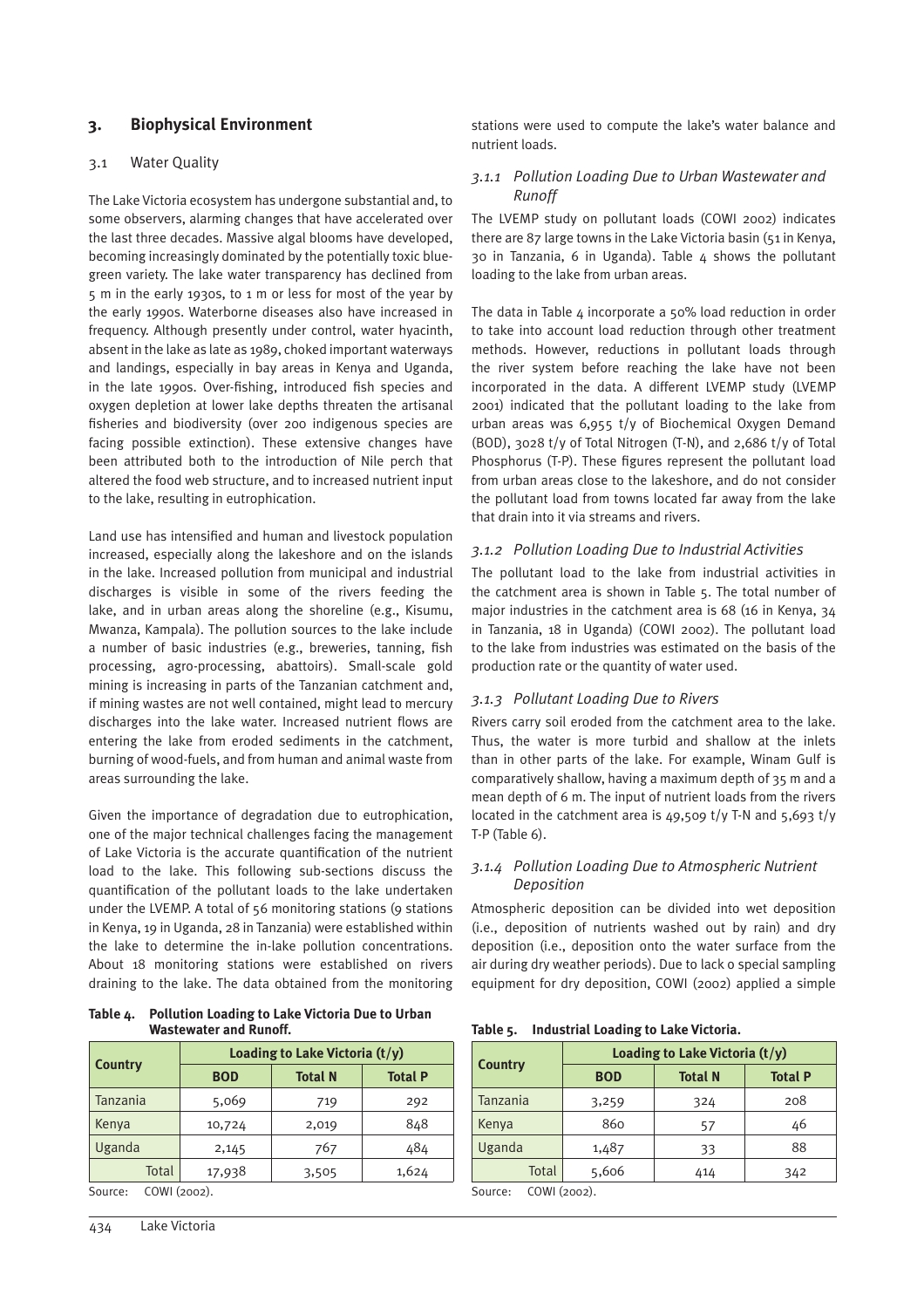method involving analysis of the increased nutrient levels in distilled water in a bucket exposed to the atmosphere for a certain time. In estimating the atmospheric deposition, the

lake was divided into 17 "rain boxes" for which the annual average rainfall could be individually calculated.

| <b>Country</b> | <b>Basin</b>       | Area (km <sup>2</sup> ) | Discharge (m <sup>3</sup> /s) | Total-N $(t/y)$ | Total-P $(t/y)$ |
|----------------|--------------------|-------------------------|-------------------------------|-----------------|-----------------|
| Kenya          | Sio                | 1,450                   | 12.1                          | 248             | 47              |
|                | <b>Nzoia</b>       | 12,676                  | 118                           | 3,340           | 946             |
|                | Yala               | 3,351                   | 27.4                          | 999             | 102             |
|                | Nyando             | 3,652                   | 14.7                          | 520             | 175             |
|                | North Awach        | 1,985                   | 3.8                           | 112             | 15              |
|                | South Awach        | 3,156                   | 6.0                           | 322             | 39              |
|                | Sondu              | 3,508                   | 40.3                          | 1,374           | 318             |
|                | Gucha-Migori       | 6,600                   | 62.7                          | 2,849           | 283             |
|                | Sub-total          | 36,378                  | 285                           | 9,764           | 1,925           |
| Tanzania       | Mara               | 13,393                  | 38.50                         | 1,701           | 304             |
|                | Grumeti            | 13,363                  | 12.7                          | 561             | 185             |
|                | Mbalageti          | 3,591                   | 4.9                           | 216             | 50              |
|                | E. shore stream    | 6,644                   | 20.2                          | 892             | 159             |
|                | Simiyu             | 11,577                  | 34.1                          | 1,507           | 435             |
|                | Magogo moame       | 5,207                   | 6.3                           | 278             | 50              |
|                | Nyashishi          | 1,565                   | 1.4                           | 62              | 11              |
|                | Issanga            | 6,812                   | 5.1                           | 225             | 40              |
|                | S. shore stream    | 8,681                   | 27.0                          | 1,193           | 213             |
|                | Biharamulo         | 1,928                   | 21.5                          | 950             | 170             |
|                | W. shore stream    | 733                     | 21.1                          | 932             | 166             |
|                | Kagera             | 59,682                  | 265.3                         | 29,303          | 1,892           |
|                | Sub-total          | 253,176                 | 458.1                         | 37,820          | 3,675           |
| Uganda         | <b>Bukora</b>      | 8,392                   | 2.9                           | 575             | 30              |
|                | Katonga            | 15,244                  | 4.7                           | 1,023           | 47              |
|                | N. shore stream    | 4,288                   | 1.5                           | 327             | 15              |
|                | Sub-total          | 27,924                  | 9.1                           | 1,925           | 92              |
|                | Total average load | 197,478                 | 752.2                         | 49,509          | 5,693           |

**Table 6. Annual Loads of Nitrogen and Phosphorous to Lake Victoria from River Basins.**

Source: COWI (2002).

#### **Table 7. Annual External Nutrient Loading to Lake Victoria.**

| <b>Pollution Source</b>                 | Loading to Lake Victoria $(t/y)$ |                       |                        |  |  |  |
|-----------------------------------------|----------------------------------|-----------------------|------------------------|--|--|--|
|                                         | <b>BOD Load</b>                  | <b>Nitrogen Load</b>  | <b>Phosphorus Load</b> |  |  |  |
| Domestic Waste (including urban runoff) | 17,938                           | $(1.68\%)$<br>3,505   | $(4.24\%)$<br>1,624    |  |  |  |
| <b>Industrial Sources</b>               | 5,606                            | $(0.21\%)$<br>414     | $(0.89\%)$<br>342      |  |  |  |
| <b>River Basin</b>                      | 25,122                           | (23.78%)<br>49,509    | $(14.86\%)$<br>5,693   |  |  |  |
| <b>Runoff from Cultivated Land</b>      | $\cdots$                         | $(11.03\%)$<br>22,966 | $(6.00\%)$<br>2,297    |  |  |  |
| <b>Runoff from Non-cultivated Land</b>  | $\cdots$                         | $(14.23\%)$<br>29,615 | $(10.31\%)$<br>3,949   |  |  |  |
| <b>Atmospheric Wet Deposition</b>       | $\cdots$                         | (२०.०8%)<br>62,601    | $(30.89\%)$<br>11,831  |  |  |  |
| <b>Atmospheric Dry Deposition</b>       | $\cdots$                         | (18.99%)<br>39,550    | $(32.81\%)$<br>12,567  |  |  |  |
| Total                                   | 48,666                           | $(100\%)$<br>208.160  | $(100\%)$<br>38,303    |  |  |  |

Source: Modified from LVEMP (2003).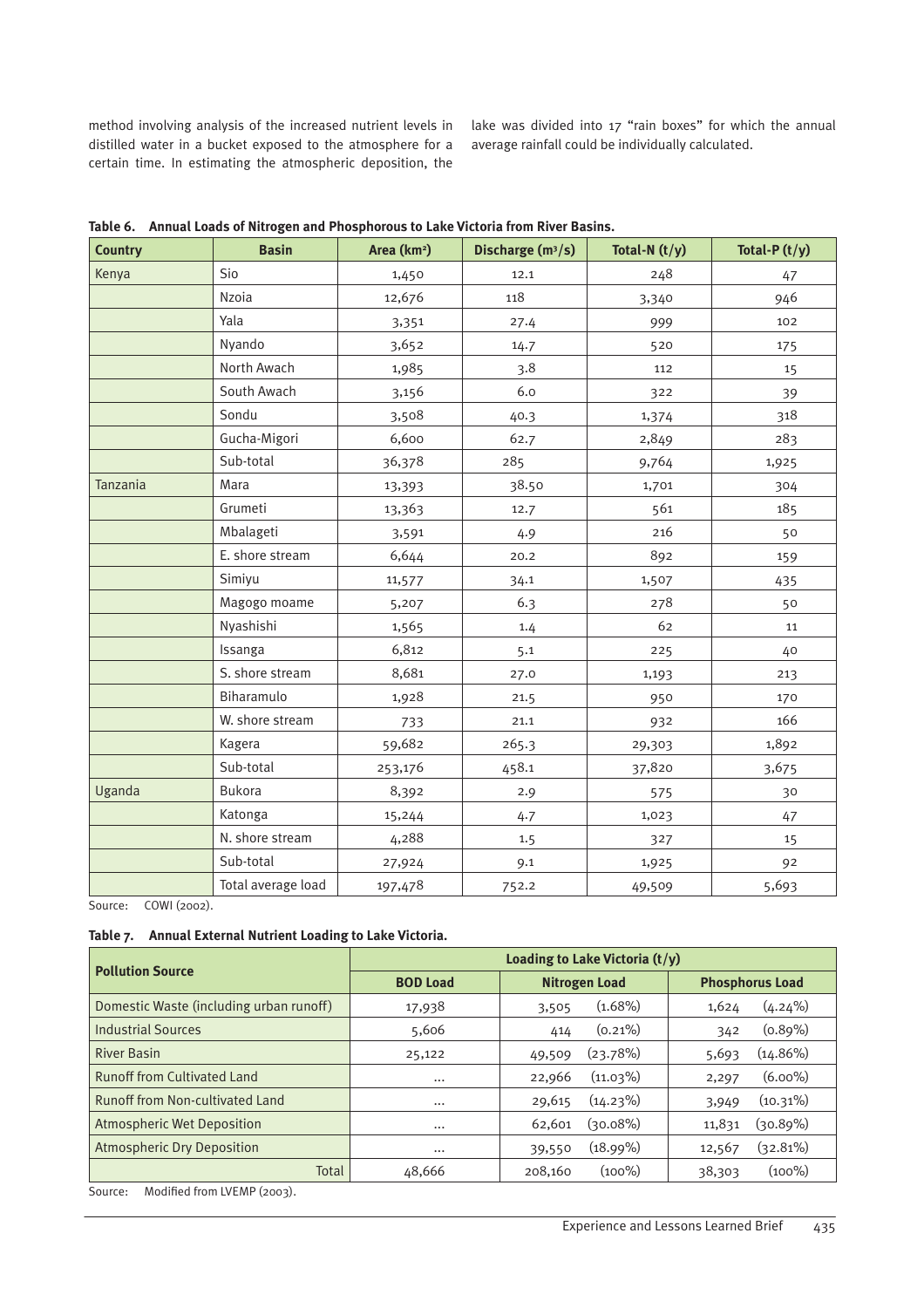The estimated total pollutant loads from atmospheric deposition were 102,148 t/y of T-N and 24,402 t/y of T-P (COWI 2002). These values are close to the initial estimates from a model study described in COWI (2002), indicating that atmospheric deposition is by far the most significant contribution to the lake's overall nutrient budget. It is noted, however, that some authorities question these data. Thus, these estimates require confirmation before initiating management actions based on them.

Table 7 summarizes the sources and relative pollutant loads to Lake Victoria. As shown in Table 7, atmospheric deposition is considered to be the major pollutant source to the lake. The results indicate that total atmospheric deposition (wet and dry deposition) contributes about 49.07% and 63.70%, respectively, of the total nitrogen and total phosphorus load. Thus, changes in farming, land utilization, industrial activities and forest management will likely significantly reduce the pollutant load to the lake from atmospheric deposition. It is reiterated, however, that some local scientists dispute the high nutrient loadings attributed to atmospheric deposition.

#### *3.1.5 Nutrient Mass Balance*

The load of nutrients buried in the sediments was calculated using a mass balance approach, indicating that 20,100 t/y of phosphorus were buried in the sediments, and 502,900 t/y were released by the sediments into the water column. The same calculation approach resulted in a net deposition of 73,400 t/y of nitrogen in the sediments (Figure 2). Because the N:P ratio is known to be about 10:1, however, this may be a low estimate.

It is clear that the nutrient mass balance still needs to be refined. The load estimates with the greatest uncertainty are atmospheric deposition and the nitrogen fixation and







denitrification rates. Further, sediment flux experiments would strongly support understanding of the nutrient exchange between the sediments and the water column. Nevertheless, the preliminary mass balance provides a sufficiently realistic estimate of the relative importance of the different nutrient sources to guide eutrophication management actions. The data clearly illustrate that the areas highly affected by eutrophication are those near the lakeshore (e.g., Winam Gulf, Murchison Bay, Napoleon Gulf, Mwanza Gulf). The COWI (2002) study measured 170 µg/L of chlorophyll-*a* in Mwanza Gulf, while a 1997 study on Murchison Bay measured up to 300 µg/L chlorophyll-*a*. In comparison, Talling (1965, 1966) reported maximum chlorophyll-a concentration of 70 µg/L in the lake's nearshore areas. A low N:P ratio in the lake's nearshore waters indicates that nitrogen may occasionally be the algal limiting nutrient, promoting the occurrence of potentially toxic blue-green algae. The data indicate that lakeshore areas are highly affected by eutrophication, especially "hotspots" such as Winam Gulf, Murchison Bay, Napoleon Gulf, and Mwanza Gulf. Phosphorus and nitrogen concentrations have increased and algal growth has increased five-fold since the 1960s. The chlorophyll concentrations are typically 2-3 times greater in the gulfs than in the main lake (Njiru et al. 2001). Further, although the lake's primary productivity has increased by a factor of 2, the chlorophyll-*a* (i.e., phytoplankton) concentrations have increased by 8-10 times (Mugidde 1993).

Whereas Talling (1965, 1966) reported anoxia only in the deepest parts of the lake in 1960-1, Hecky (1993) reported widespread, long lasting (October-March) anoxia below 45 m in 1990-1, while Njiru et al. (2001) reported deoxygenation to within 30 m of the surface. Given the lake's mean depth of 40 m, this implies a significant volume of the lake is now unsuitable as habitat for commercial and non-commercial fish species for part of the year. These conditions have probably contributed to the loss of endemic benthic fish species.

Lake Victoria has experienced a steady increase in its nutrient and phytoplankton concentrations for many decades. The diatom, *Aulacosiera*, the dominant phytoplankton up until the 1960s, was last recorded in the lake in 1990. Nitrogen-fixing cyanobacteria (particularly *Cylindrospermopsis sp.*) and, to a lesser extent, *Anabaena*, now dominate the phytoplankton. If Mugidde (2001) is correct that over 70% of the nitrogen input to the lake is from nitrogen fixation, then the phytoplankton community is not likely limited by access to nitrogen. Instead, there is evidence they are limited by the availability of light (Mugidde et al. 2003) as a result of self-shading by algal biomass within Lake Victoria proper (Mugidde 1993) or by higher mineral turbidities in Winam Gulf (Njuru 2001) and possibly other enclosed areas receiving riverine inputs. Although the dominant cyanobacteria species in the lake are known to produce toxins that are toxic to mammals, including humans, there is little information on this potential hazard. A shift of algal flora composition towards blue-green algae is causing deoxygenation of water. Deoxygenation of the deep water is another undesirable change, which has precluded Figure 2. Nitrogen Mass Balance for Lake Victoria. **Figure 2. Stable dermiesal fishery (Hecky et al. 2002)**. Deepwater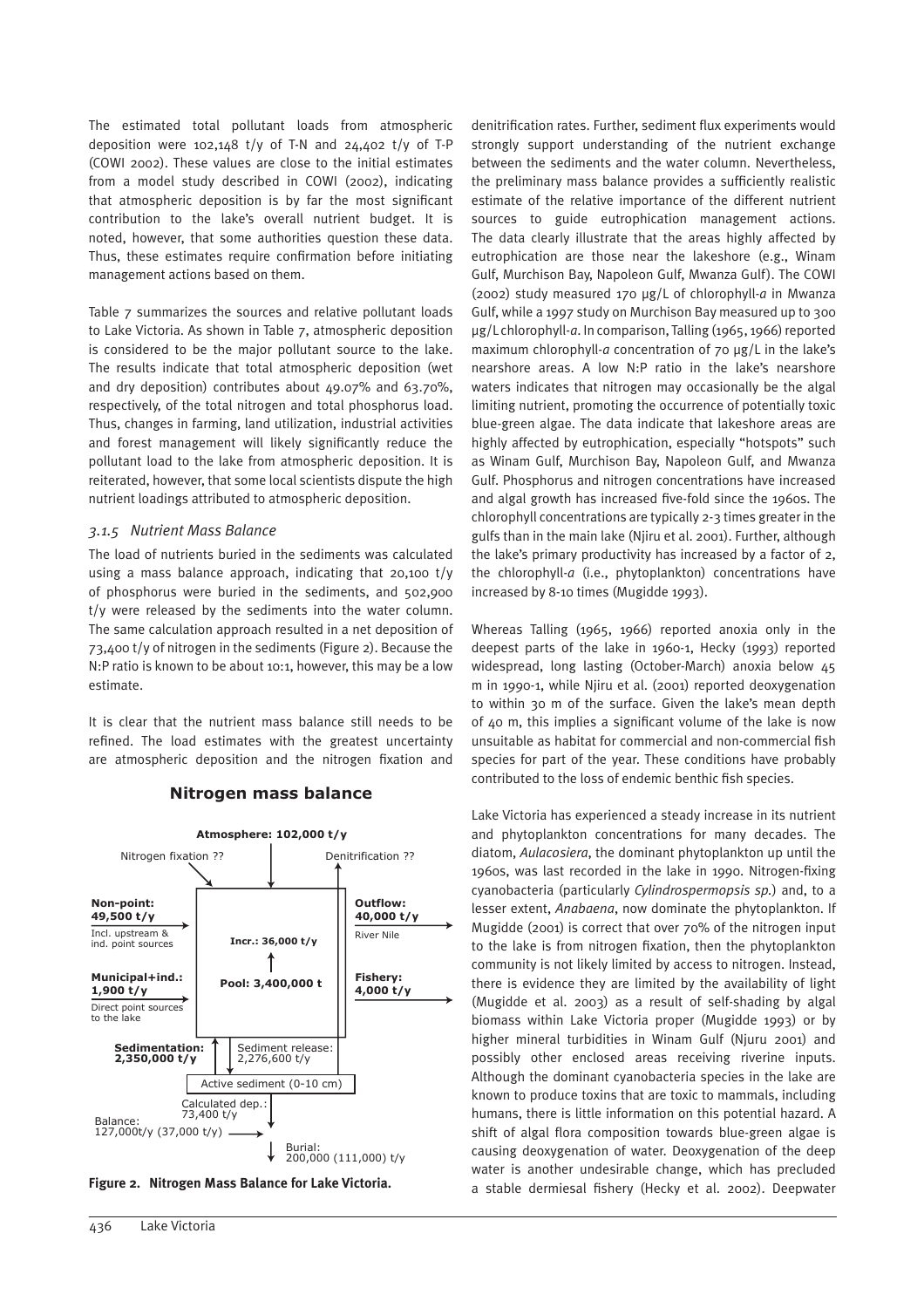species have sharply declined and the periodic upwelling of hypoxic water has caused massive fish kills.

# *3.1.6 Heavy Metals and Organics*

Pollution of Lake Victoria from heavy metals and organics appears to be localized. For example, although copper (Cu), mercury (Hg), lead (Pb), cadmium (Cd), chromium (Cr) and zinc (Zn) were found in the sediments of Mwanza Gulf, they were not present in dangerous concentrations (Kishe and Machiwa 2001). The concentrations were greatest near towns, indicating their urban industrial origins (except for mercury, which may originate from gold mining activities). There was no evidence of serious bioaccumulation of mercury in fish from sites near cities along the lakeshore and this does not appear to pose a human health problem (Campbell et al. 2003). The mean concentration of heavy metals in Winam Gulf water was found to be 0.12-0.45 mg Pb/L, 0.01 mg Cd/L, and 0.16-1.82 mg Cr/L (Tole and Shitsama 2001). The same study reported 21.2-76.2 mg Pb/L, 0.4-2.8 mg Cd/L, and 37.6-394 mg Cr/L in sediments.

Although agro-chemicals and their residues have been detected in lake waters, their present concentrations are not sufficiently high to be a threat to human health, export products or ecosystem integrity. However, because of the tendency of organics to bioconcentrate and bioaccumulate in the food chain, their potential long-term impacts on ecosystem integrity cannot be ignored. Very low concentrations (0.01-0.03 mg/L) of endosufan, B-endosurfan and endosulphan were detected in fish (Henry and Kishimba 2002). The riparian countries generally have adequate legislation and regulations to control the use of these chemicals, although the existing regulations forbidding the use of DDT for agricultural production reasons, and regulation of the use of other agro-chemicals, needs to be enforced by the riparian governments.

A recent inventory indicated there are high possibilities of oil spillage to the lake due to transportation (LVEMP 2003). The inventory further noted that the capacities of the oil separators/interceptors of nearly all visited factories/ industries were too small, resulting in inefficient separation; that the separators were contaminated, thereby having limited functions; and that many drainage systems from filling stations were draining oil directly to sewerage systems or to rivers. It also has been noted that bilge oil is regularly discharged into Lake Victoria (LVEMP 2001).

#### 3.2 Impacts of Land Use on Pollutant Loading to the Lake

While perennial horticultural areas are generally well managed with perennial cover and runoff control, many other areas with annual crops (e.g., maize) do not maintain ground cover. Thus, Majaliwa et al. (2001) reported that soil erosion losses are highest for annual crops, and lowest for coffee and bananas. In addition, cropping areas often extend down to streams and lake edges, eliminating riparian buffering vegetation (wetlands). Further, forested areas surrounding the lake have

been cleared for settlement and agricultural activities. These poor land management practices have resulted in large areas being subjected to severe soil erosion. Scheren et al. (2001) indicated that land utilization has a high impact on nutrient loading to the lake, thereby contributing to eutrophication. The annual increase in cultivated land is 2.2%, while overgrazing by 1.5 million cattle and 1.0 million goats exceeds the sustainable grazing rate by a factor of 5. The resulting influence of these factors on eutrophication of Lake Victoria reveals itself through two main pathways; namely, increasing soil erosion, nutrient runoff and leakage to surface waters, and increasing nutrient release to the atmosphere from animal and biomass burning and their consequent deposition to surface water (Scheren et al. 2001). Siltation not only causes the turbidity observed in Winam Gulf (and possibly other semi-enclosed areas), but also transports nutrients (e.g., phosphorus) and contaminants (e.g., agricultural chemicals). It should be noted that, whereas high turbidity in Winam Gulf is caused primarily by increased siltation from rivers, the increased turbidity in the main body of the lake is caused by high chlorophyll-*a* concentrations. This distinction has significant ecological consequences, and requires different management strategies. Some rivers also are the likely source of mercury from mining activities observed nearshore in Mwanza Gulf.

The current annual sedimentation rates for Lake Victoria are the same order of magnitude as modeled for 1978, and comparison with calculated net deposition rates shows that 4% of the phosphorus, 8% of the nitrogen and 10% of the silicon is permanently buried (COWI 2002). The burial rates represent an annual accretion of 1 mm/y. However, Swallow et al. (2001) showed that the settling rate at the river inlets in the catchment area was 1.0 cm/y, indicating a high accumulation of sediments at the lakeshore.

# 3.3 Wetlands and Pollutant Loading to the Lake

The freshwater wetlands in the Lake Victoria drainage basin constitute an important natural resource base upon which the communities in the riparian districts depend for their livelihoods. In Kenya and Uganda, the Lake Victoria wetlands constitute about 37% and 13%, respectively, of the total wetland surface area in the two countries. The wetlands are important in terms of food production, hydrological stability and ecological productivity. They also are a source of goods and services for the riparian communities, including being sources of raw materials, handicrafts, and fuel; supporting fisheries, grazing and agriculture; providing outdoor recreation and education for human society; providing habitat for wildlife (especially water fowl); contributing to climatic stability; and being a source of water and food production during the dry season. Wetlands also act as nutrient and silt filters for water entering the lake, with most of the nutrients being removed through incorporation into the tissues of wetland plants, accumulation in wetland sediments and, in the case of nitrogen, losses to the atmosphere via denitrification in the root zones of the aquatic plants.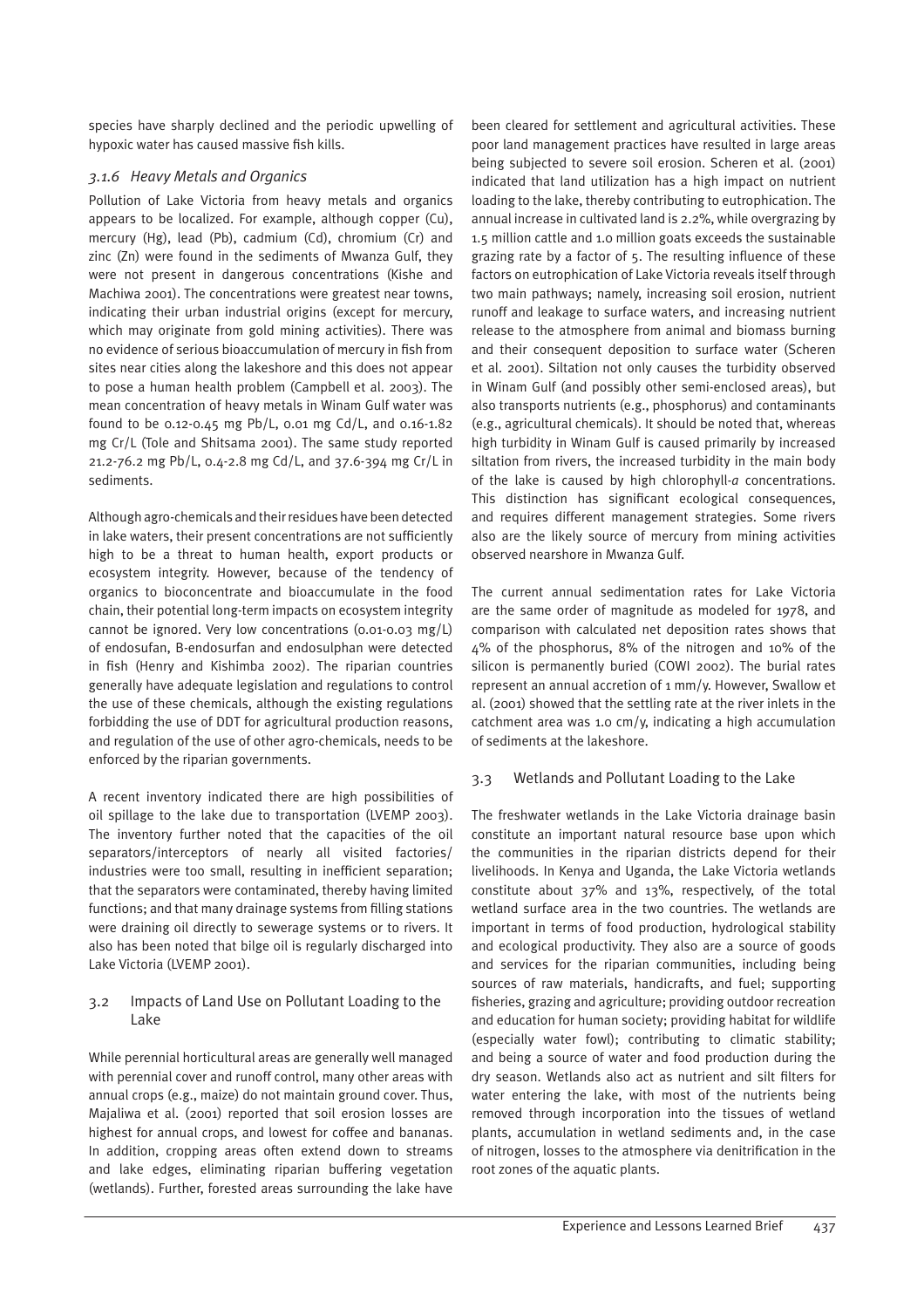These wetlands are disappearing throughout the region, or are being degraded at an alarming rate (Balirwa 2001). Some wetlands, particularly the shallow ones, have been put under intensive cultivation for crops (e.g., sugar cane, sweet potatoes, yams, eucalyptus). Others are excavated for sand and clay for brick making. The resulting pits have attracted water hyacinth and such waterborne disease vectors as mosquitoes and snails (e.g., Kyetinda wetlands in Kampala). Other wetlands are used for wastewater and garbage discharges (e.g., those near Luzira prison, Masese swamp, and Walugogo valley in Iganga town in Uganda). Others are deforested for wood fuel and other craft products (e.g., Mukona, Mpigi and Amsha districts, and Sango Bay in Rakai district in Uganda). Although Uganda's wetlands are protected, most are still being reclaimed and degraded. It is estimated that about 75% of the wetland area has been significantly affected by human activity, and about 13% is severely degraded.

### 3.4 Aquatic Weeds

Water hyacinth (*Eichhonia crassipes*) is an invasive aquatic macrophyte that invaded Lake Victoria in 1989, causing significant socio-economic and environmental impacts that remain largely unquantified (Ochiel and Wawire 2001, Raytheon et al. 2002). Water hyacinth has a high growth rate, resulting in physical obstruction of waterways, hydropower generation plants, and water abstraction units, among others (Masifwa et al. 2001). It produces large quantities of long-lived seeds that can survive up to 30 years and weed populations can double every 5-15 days at temperatures between 25-27.5°C. The weed forms a permanent floating fringe, often replacing the obligate acropleustophyte, *Pistia stratiotes*, at the highly productive wetland/open water interface (Denny 1991), altering the food web (Balirwa 1998), and affecting biological diversity (Masifwa et al. 2001).

The total water hyacinth cover in Lake Victoria at the peak of infestation in 1998 was estimated to be 12,000 hectares, with 6,000 hectares in Kenyan waters, 2,000 hectares in Tanzania, and 4,000 hectares in Uganda. It covers the lake surface, especially along the shoreline, with serious impacts on the health and livelihoods of the local fishermen and farming communities. About 80% of the Ugandan shoreline has been affected by this problem. Although no authoritative estimates have been made on the adverse economic impacts of the water hyacinth invasion, they include a rapidly-declining fish catch for small-scale fisherfolk, and the disruption of commercial transportation on the lake, which is much slower and more costly and risky.

The water hyacinth infestation has been substantially reduced, now existing primarily at the river mouths (where it remains a nuisance), and in a few other hotspots. Generally, however, the above-noted problems have been largely overcome. Efforts made under the LVEMP have reduced the infestation of the weed to about 78% lakewide (Aloyce et al. 2001; Ndunguru et al. 2001). A combination of physical and biological methods has been used to combat the proliferation of the weed, with

biological control using two species of weevils (*Neochetina eichhornia*, *Neochetina bruchi*) being particularly successful. An important aspect of biological control was the successful involvement of local fisher communities in rearing and distributing the weevils.

The impacts of the unmanaged water hyacinth population in Lake Victoria included impeded transport of irrigation and drainage water in canals and ditches, hindered navigation, interference with hydropower schemes, increased sedimentation by trapping silt particles, decreased human food production in aquatic habitat (fisheries and crops), decreased possibilities for washing and bathing, and adversely affected recreation (swimming) (Pieterse 1990). Additional impacts included hindered processing and delivery of municipal and industrial water supplies, the harboring of venomous snakes, transformation of aquatic habitats into wetlands or terrestrial habitats through succession by other plant species, the disappearance of native flora and fauna unable to compete or survive in infested environments, and reduced lake levels because of increased water loss. Water hyacinth is also known to provide a favorable habitat for disease vectors for malaria, encephalitis and filariasis (Mitchell 1990; Denny 1991; Maillu et al. 1998; Raytheon et al. 2002).

In contrast, water hyacinth also had some positive impacts on Lake Victoria fisheries, including pollution abatement since the plant has the capacity to accumulate heavy metals (e.g, cadmium, lead, magnesium, nickel) and phenols. The other notable impact in the Kenyan waters of Lake Victoria involved increased fish diversity with the establishment of water hyacinth. Some of the species that have disappeared (e.g., *Protopterus aethiopicus*, *Clarias gariepinus*) have since reappeared in the fish catches (Ogari 2001).

# 3.5 Biodiversity

Lake Victoria originally had a multi-species fishery, in which two tilapiine species (*Oreochromis Esculentus*, *O. Variabilis*) were the most important (Ogutu-Ohwayo 2003). In the mid-1950s, the lake had a diverse fish fauna, comprising 28 genera and about 350 species (Greenwood 1974). Of these species, more than 300 were haplochromine cichlids (Greenwood 1974; Witte et al. 2000). Beginning in the 1950s, Nile perch (*Lates niloticus*) and non-indigenous tilapiines, Nile tilapia (*Oreochromis niloticus*, *O. leucostictus*, *Tilapia zilli*, *T. Rendalli*) were introduced into the lake. Introduction of tilapiines was aimed at improving the declining indigenous stocks of *O. esculentus* and *O. variabilis*, and removing the so-called "trash fish" (haplochromines) with little value. During the 1970s, haplochromines were the most abundant fish species in the lake, constituting up to 80% of the demersal fish stocks (Kudhongania and Cardone 1974). Stocks of Nile perch increased rapidly during 1970s, followed by the decline and, in some areas, total disappearance of some indigenous species (Witte et al. 1992). Within the last 50 years, as many as 200 species of fish in Lake Victoria have disappeared, due partly to the introduction of the Nile perch, which has eaten many of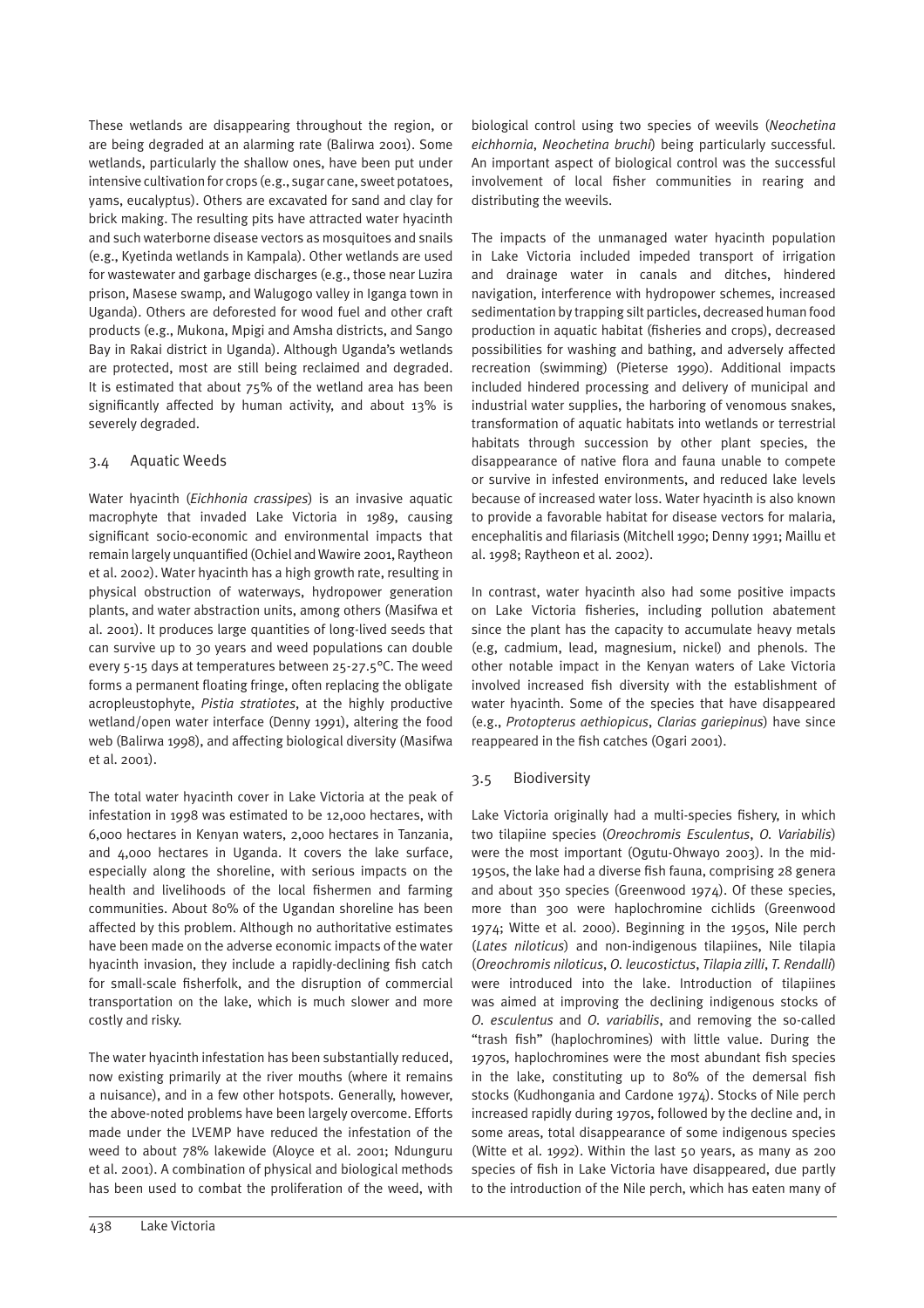the smaller fish species. Eutrophication also may have played a role by making the benthic waters uninhabitable to fish.

The Nile perch and Nile tilapia are the two exotic fish species that have contributed both negatively and positively to the Lake Victoria fisheries. Their positive impacts include increased export earnings, recreational opportunities, increased supply of desirable protein food, increased fish production, and increased employment and earnings for fishermen (Ogari 2001). Given the importance of the Nile perch fishery to the economy of the region and the riparian nations, it is not likely that the pressure exerted by these predators on the endemic species will lessen.

The threat to the biodiversity of the Lake Victoria region continues to grow, despite our increasing knowledge of the system (Fuerst and Mwanja 2001). Studies by Mwanja et al. (2001) for nearly ten years in the Lake Victoria aquatic system, however, have revealed that a significant portion of the cichlid fauna considered lost from the main lakes of the Lake Victoria region (Lakes Victoria and Kyoga) is still extant, both in marginal habitats in the periphery of the main lakes, and in the small satellite waterbodies around the main lakes. If well planned and managed, reintroduction and restoration efforts will be the only tool for conserving cichlid biodiversity in view of the many threats facing them.

There was a decreasing trend in the Nile perch standing stocks in Lake Victoria from 790,000 metric tons in August 1999 to 530,000 metric tons in September 2001, while the small pelagics increased from 350,000 to 1,200,000 metric tons in same period. The causes of the decline in Nile perch are overexploitation, the use of illegal fishing gear, and environmental degradation from the catchment areas. Different areas of the lake exhibit different fish production, due to different nutrient levels. The proliferation of water hyacinth led to an increased catch of *C. gariepinus*, *P. aethiopicus*, Tilapia and haplochromines. The weed provided refuge, breeding and feeding areas, and reduced fishing activities.

#### 3.6 Summary of Major Threats

Based on the above analysis, the current major threats to Lake Victoria can be summarized as follows:

- Population pressure, contributing to the existence of "hot spots" caused by human wastes, urban runoff, and effluent discharges from such industries as breweries, tanning, paper and fish processing, sugar, coffee washing stations and abattoirs;
- Nutrient (phosphorus, nitrogen) inflows, including atmospheric deposition, causing a five-fold increase in algae growth since the 1960s, resulting in deoxygenation of the water that threatens the survival of deep water fish species;
- Residue inflows from the use of chemical herbicides and pesticides and, to a limited extent, heavy metals resulting from gold mining operations that cause localized pollution;
- Proliferation of water hyacinth, resulting in biodiversity and economic losses in the lake's nearshore areas;
- Unsustainable utilization of the major wetlands for agricultural activities and raising of livestock, which has greatly compromised the buffering capacity of the wetlands; and,
- Introduction of two exotic species (Nile perch, Nile tilapia), and use of unsustainable fishing practices and gears, altering the composition of the lake's fauna and flora species (noting that while this had detrimental effects on the lake's biodiversity, however, it also provided an important income source to some lake communities).

### **4. Management Environment**

#### 4.1 Institutional Roles and Management Strategies

The three riparian countries currently do not have an agreed policy for the overall management of Lake Victoria. The national water resources, agriculture and livestock, and forestry policies of all three riparian countries do not give particular attention to the issues of lake or transboundary water resource management. That function has been assigned instead to the recently-revived East African Community (EAC) organization, representing Kenya, Tanzania and Uganda. Management is sectoral, with little coordination among sectors. Of the existing sectors, fisheries management is probably the most coordinated, partly because of its importance to the economy of the riparian countries, and partly because of the external assistance provided to this sector. The activity in this sector was galvanized following the denial of Nile perch imports into the European Union (EU) because of poor hygienic conditions in the industry. The lake-wide fisheries management improved primarily because of the shock all riparian countries felt when their earnings from a major export commodity were threatened.

Other aspects of lake management, however, are nationallybased and uncoordinated. There are no agreed baselines against which management actions can be judged, no common lake management protocol, and no common water quality or discharge standards. Lack of transboundary water quality standards makes it impossible to ensure remedial actions taken by one government will be effective and sustainable. Even a uniform set of data that describes the state of the lake's water quality has not been assembled from the separate national data collection efforts. Thus, there is no baseline against which to measure or evaluate changes in the status of the lake's environment, or from which coordinated management activities can be based.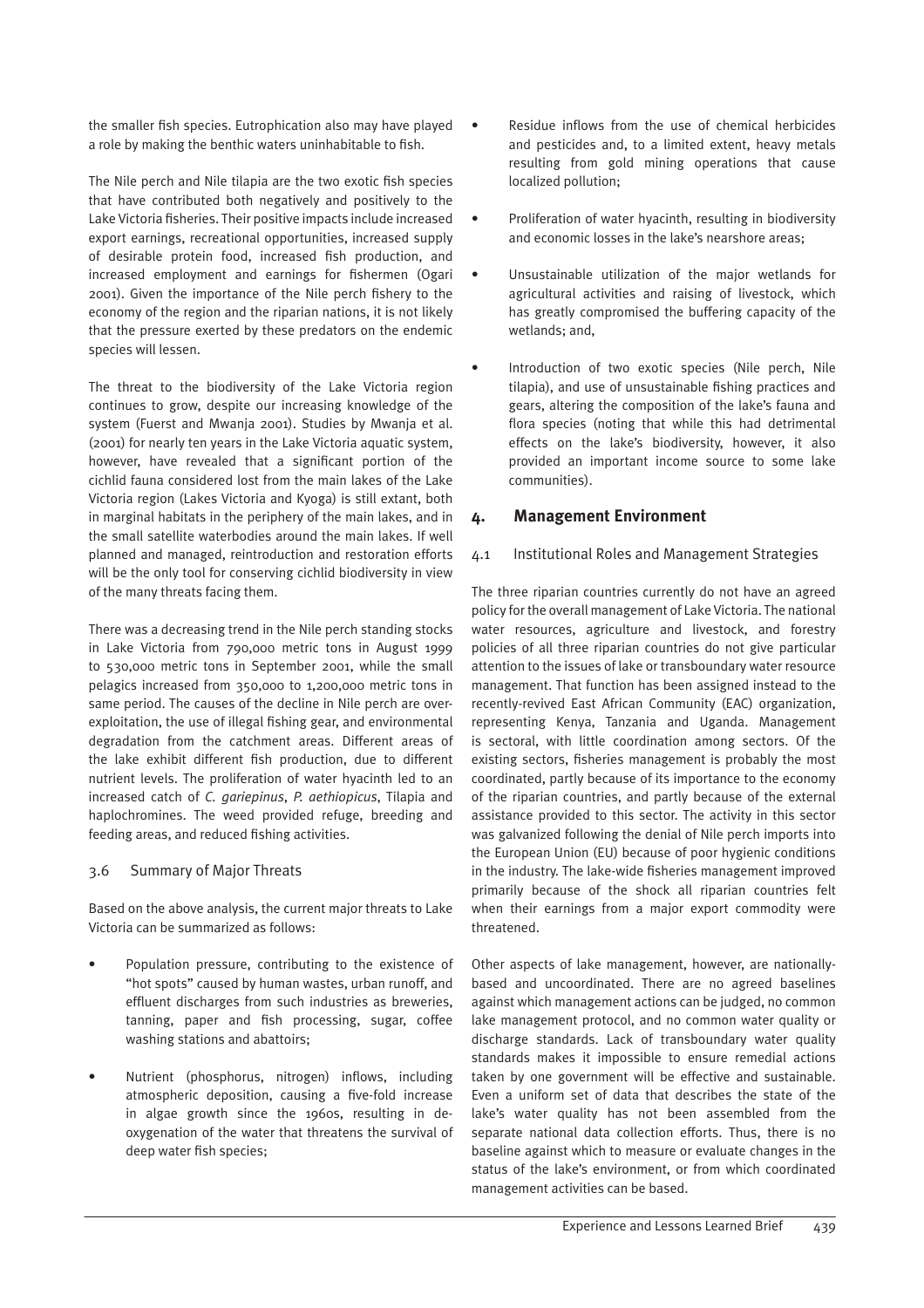In spite of a lack of formal cooperative water quality mechanisms, when water hyacinth spread rapidly in the mid-1990s to threaten much of the lakeshore, the riparian countries communicated well to contain the outbreak, even though different control mechanisms were tried in each country. The Lake Victoria Environmental Management Programme (LVEMP), which had an aquatic weed component, contributed to this effort. The water hyacinth is believed to have entered the lake via the Kagera River from Rwanda. Thus, unless efforts to manage the weed within Rwanda are made, the lake will remain vulnerable to further infestations. Thus, water hyacinth control provides an example in which management efforts must extend beyond the three riparian countries.

Many of the pollutants entering Lake Victoria originate in its catchments. However, catchment management activities are nationally-based, with little harmonization between countries and, in some instances, even between Ministries within the same country. Thus, while Kenya and Uganda have comprehensive legislation covering environmental management, Tanzanian environmental and resource legislation remains fragmented among the various sectors. On the other hand, Kenya has introduced extensive water resource reforms, starting with the 1999 water policy, the 2002 Water Act, and the draft water resource management strategy. Tanzania also is introducing reforms, with a new water policy that includes specific reference to managing transboundary water resources such as Lake Victoria. In many cases, the policies and strategies of Ministries that affect water resources within each country are not coordinated. Thus, forest clearing activities in Kenya, for example, have been undertaken in many of the critical headwater areas with little regard for the impacts on other sectors, such as downstream agriculture and fisheries.

The EAC is the main regional forum for the three riparian countries to discuss Lake Victoria management issues. The other regional institution dealing with management of the lake is the Lake Victoria Fisheries Organization (LVFO). The projects undertaken in the lake basin include the LVEMP, Lake Victoria Fisheries Research Project (LVFRP), and Nile Basin Initiative (NBI). The effective performance of these institutions and projects has been based on financial assistance from international institutions, such as the World Bank, SIDA, DANIDA, UNDP, GEF and others. The following five subsections summarize the roles played by the above-mentioned institutions and projects.

### *4.1.1 East African Community (EAC)*

The East African Community (EAC) is a regional forum representing Kenya, Tanzania and Uganda. The EAC is the main regional forum for discussing management issues in Lake Victoria. Through the EAC, the three partner states have designated the Lake Victoria Basin as an economic growth

#### **Box 1. East African Community–Donor Partnership for Development of the Lake Victoria Basin**

Recognizing the vast potential for economic development existing within the Lake Victoria Basin, the three countries that share Lake Victoria (Kenya, Tanzania and Uganda), through the East African Community (EAC), have declared the area as an Economic Growth Zone. Strategies, and a shared vision for the lake basin, have been developed to foster economic growth in the basin. This initiative is supported by development partners through a Partnership Agreement between EAC and the development partners signed in 2001. The initiative lays an important foundation for a more coordinated approach to lake management, and it is anticipated that the EAC will approve a Protocol for Sustainable Development of the Lake Victoria Basin, establishing a Lake Victoria Basin Commission as part of that Protocol.

The objectives of the EAC–Lake Victoria Basin Partnership include:

- Exploiting the opportunities for development in the Lake Victoria Basin in a sustainable manner, and addressing the present problems relating to economic and social development, poverty and environment;
- Identifying and investigating specific aspects of threats and obstacles to sustainable, economic, social and environmental development, and their underlying causes, and proposing relevant interventions;
- Assisting in the formulation of policies to guide the various actors involved with activities relevant to sustainable development in the region;
- Building capacity through the development and strengthening of local institutions and organizations concerned with these issues;
- Promoting coordination of the development efforts undertaken by various authorities, institutions and bodies established within EAC with an interest in supporting developments in the Lake Victoria Basin;
- Providing a consultative forum and focal points for various actors with an interest in developments in the basin; and,
- Broadening cooperation between EAC, its member states and donor agencies; identifying investment opportunities and working to create a climate conducive to investments; and mobilizing resources for the implementation of identified programs.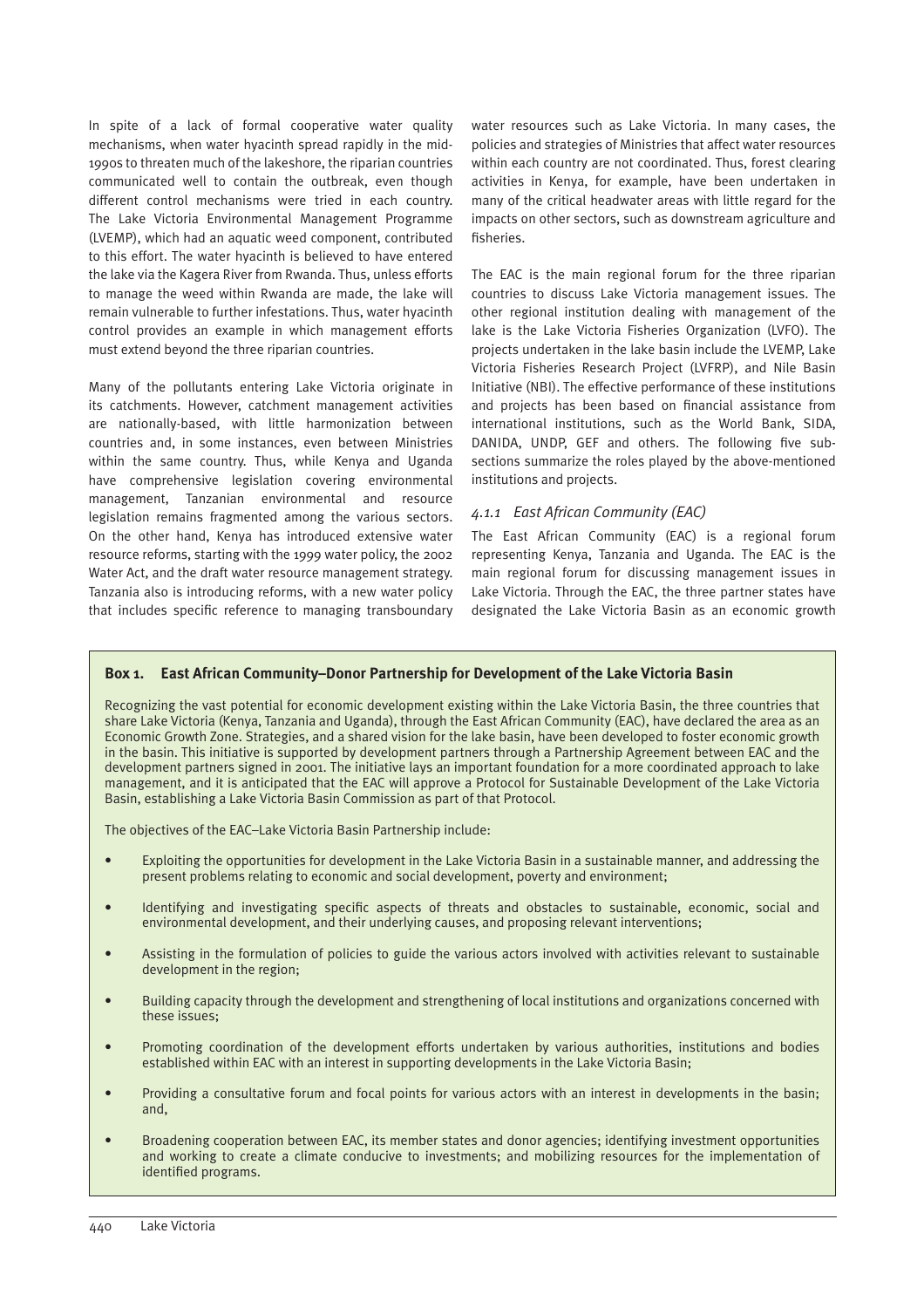zone that must be developed in a sustainable manner. The EAC and the Governments of Sweden, France and Norway, and the World Bank and the East African Development Bank (EADB) have joined into a long-term partnership on the promotion of sustainable development of the Lake Victoria Basin. This arrangement was formalized in 2001, through the signing of a Partnership Agreement between the EAC and its development partners. The agreement included the need to take a multisectoral, regional approach to the lake's management, the need for a long-term commitment, the need for a common understanding and vision that transcends sectoral and national approaches, and the need for subsidiary in management. The partnership is guided by visions and strategies developed as part of ongoing programs. The partnership was entered into on the recognition that the Lake Victoria Basin, with its abundance of natural resources, has the potential of becoming a prosperous region, that a majority of the people in the basin live in abject poverty, that environmental degradation in the basin is escalating, and that the basin's economic potential cannot be sustainably developed unless the problems associated with environmental degradation, deepening poverty and poor health standards are addressed in a broad, coordinated manner. This project, to be completed in 2015, will lay the foundation for a more coordinated approach to lake management, and it is anticipated that the EAC will approve a Protocol for Sustainable Development of the Lake Victoria Basin, establishing a Lake Victoria Basin Commission as part of the Protocol (Box 1).

# *4.1.2 Lake Victoria Fisheries Organization (LVFO)*

The Lake Victoria Fisheries Organization (LVFO) is an institution of the East African Community (EAC) specifically responsible for promoting proper management and optimum utilization of Lake Victoria's fishery resources. It is mandated to forge partnerships and collaboration with institutions and stakeholders, and consolidate the relationships with mutual arrangements, through joint delivery of complementary programs focused on the health of Lake Victoria's ecosystem for sustainable fisheries resource utilization and socio-economic development of the riparian communities. Establishment of LVFO was facilitated by the concerted efforts of the three riparian countries, the Food and Agriculture Organization of the United Nations (FAO), the European Union (EU) through the Lake Victoria Fisheries Research Project (LVFRP), and the World Bank and the Global Environment Facility (World Bank/GEF) through funding of the Lake Victoria Environment Management Programme (LVEMP). The Strategic Vision document prepared describes the focus, intent and direction of the LVFO programs through the year 2015. Embracing a holistic management view, a healthy ecosystem approach has been adopted as the fundamental concept for utilizing Lake Victoria.

### *4.1.3 Lake Victoria Environment Management Programme (LVEMP)*

The Lake Victoria Environment Management Programme (LVEMP) is a Global Environmental Facility (GEF)-funded project. Phase I of LVEMP was completed in 2004, and Phase II is under preparation. The total funding for Phase I was

US\$75,636,000, of which the three riparian states contributed 10% (LVEMP 2003). Specific LVEMP Phase I objectives were to maximize the sustainable benefits to the riparian communities from using resources within the basin to generate food, employment and income; to supply safe water and sustain a disease-free environment; to conserve biodiversity and genetic resources for the benefit of the riparian communities; to harmonize national and regional management programs in order to reverse environmental degradation to the maximum extent possible; and to promote regional cooperation (see Box 2).

# *4.1.4 Lake Victoria Fisheries Research Project (LVFRP)*

During the 1990s, the Governments of Kenya, Tanzania and Uganda requested the European Union's assistance for a new fisheries project. The Lake Victoria Fisheries Research Project (LVFRP) was established in 1997, with the principal objective of assisting the Lake Victoria Fisheries Organization to develop a framework for the rational management of the lake's fisheries. Specific objectives of the project included carrying out stock assessments, training fisheries researchers, rehabilitating and constructing research vessels, equipping research institutes, and investigating socio-economic issues related to the lake and its fisheries. The LVFRP provided the research institutes with support needed to carry out lake-wide research covering both stock assessment and socio-economic studies. This includes operational expenses and workshops for data analysis, 7 Ph.D. and 12 M.Sc. scholarships, a range of research equipment, books, computers and vehicles, and technical assistance. The successful formula has been the fruitful collaboration achieved between the East African Fisheries Research institutes and a consortium from Europe, led by UNECIA Ltd., consisting of the Hull International Fisheries Institute in the United Kingdom and the Institute of Marine Biology of Crete in Greece. The LVFRP maintained a fleet of research vessels, which conducted surveys of the lake's fish stocks. Traditionally, it has been the government who has regulated the fishery industry; however, one of the areas LVFRP has addressed is involvement of fishing communities in managing the lake's fisheries. Fish stocks, fish speciation, market surveys and species abundance studies have been undertaken through the project.

# *4.1.5 Nile Basin Initiative (NBI)*

Ten countries make up the Nile River drainage basin, namely, Burundi, the Democratic Republic of Congo, Egypt, Eritrea, Ethiopia, Kenya, Rwanda, Sudan, Tanzania and Uganda. Some of these countries only have a small part of their area within the basin, while others are located virtually entirely within the basin. The Nile Basin Initiative (NBI) is an initiative by the ten Nile Basin countries, with the aim of promoting the development potential of the Nile River in a way that focuses on gaining mutual benefits from development, rather than on defending rights. The initiative is funded by several donors, including the World Bank, Norway and Sweden. The Nile Council of Ministers (Nile-COM) serves as the NBI's highest decision-making body. The Nile-COM is made up by ministers of water affairs of the Nile Basin Riparian Countries. Technical support is provided by the Nile Basin Initiative Technical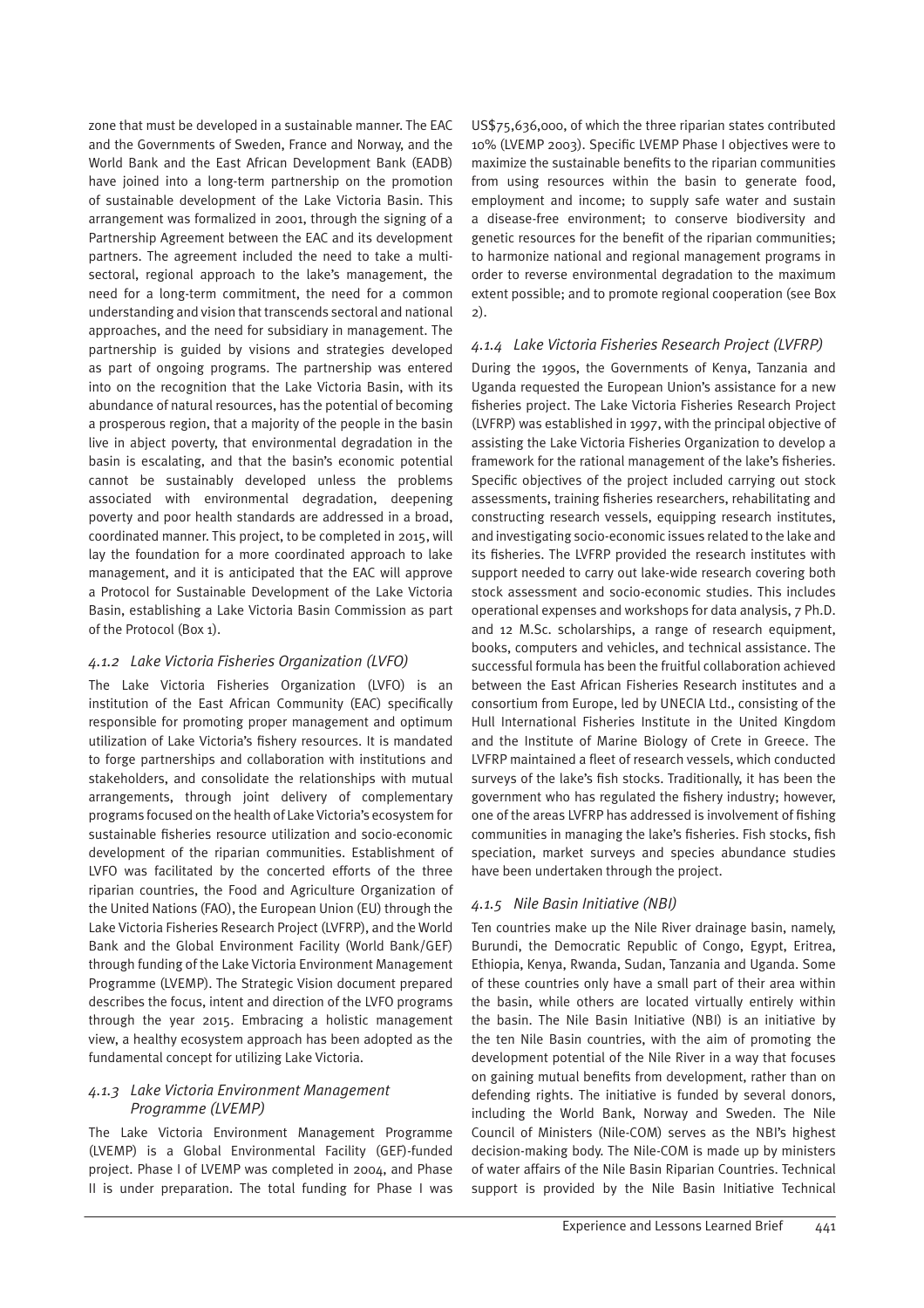decisions by the Nile Basin Initiative Secretariat (Nile-SEC).

Advisory Committee (Nile-TAC), with the execution of its The Nile Equatorial Lakes Subsidiary Action Plan (NELSAP) is a component of the NBI, concerned with transboundary development in the Nile Equatorial Lakes countries (Burundi,

#### **Box 2. Lake Victoria Environment Management Programme (LVEMP), Phase I**

In response to the seriousness and magnitude of the problems facing Lake Victoria, the three riparian countries sought funding from the Global Environmental Facility (GEF) to address Lake Victoria's ecosystem health. LVEMP Phase I was completed in 2004, and Phase II is currently in preparation. The fundamental objective of LVEMP is to restore the ecological health of the lake basin so that it can sustainably support the anthropogenic activities in the catchment, and in the lake itself, in a holistic regional approach to the management of an ecosystem.

The specific objectives of LVEMP Phase I were:

- To maximize the sustainable benefits to the riparian communities from using resources within the basin to generate food, employment and income;
- To supply safe water and sustain a disease-free environment;
- To conserve biodiversity and genetic resources for the benefit of the riparian communities;
- To harmonize national and regional management programs, in order to reverse environmental degradation to the maximum extent possible; and,
- To promote regional co-operation.

The project had the following 11 components:

- 1. Catchment Afforestation Component aimed at increasing forest cover through tree planting and preventing soil erosion, as well as conservation of natural forests;
- 2. Land use Management Component emphasized soil and water conservation, and appropriate use of agrochemicals, to reduce pollution loading and improve agricultural production;
- 3. Wetlands Management Component emphasized sustainable use of wetlands in order to conserve them, as well as to improve their buffering capacity;
- 4. Industrial and Municipal Waste Management Component emphasized wastewater management by industries, as well as use of artificial or natural wastewater treatment;
- 5. Water Quality Monitoring Component focused on the establishment of a water quality monitoring system in order to provide qualitative and quantitative information on nutrient, eutrophication and pollution, phytoplankton communities and their composition, algal blooms and their dynamics, lake zooplankton, microbes, etc.;
- 6. Water Hyacinth Control and Management Component focused on controlling the weed by reducing it to manageable levels, using a combination of biological and mechanical/manual removal methods;
- 7. Fisheries Management Component focused on the establishment of a sustainable collaborative management of the fisheries through stakeholder involvement. The component also emphasizes extension services, law enforcement, data collection, fish quality control, post harvest improvement and establishment of Fish Levy Trust to ensure sustainability. It also finances community demand driven micro-projects to enhance the community's welfare;
- 8. Fisheries Research Component focused on information on fish biology and ecology, stock sizes, qualitative and quantitative information on aquatic biodiversity, socio-economic characteristics of the fishery, and restoration of scarce or depleted species;
- 9. Micro-projects are small community demand-driven investments, which addressed concerns directly related to communities in the sectors of health, water supply, education, sanitation, access roads, afforestation and fisheries;
- 10. Support to Riparian Universities Component aimed at building capacity and strengthening facilities for environmental analysis and graduate teaching at the riparian Universities of Dar es Salaam, Moi and Makerere; and,
- 11. Establishment of the Lake Victoria Fisheries Organization (LVFO) Secretariat aimed at establishing the LVFO Secretariat in Jinja, Uganda. It was treated as a component under LVEMP in Uganda.

Source: LVEMP (2003).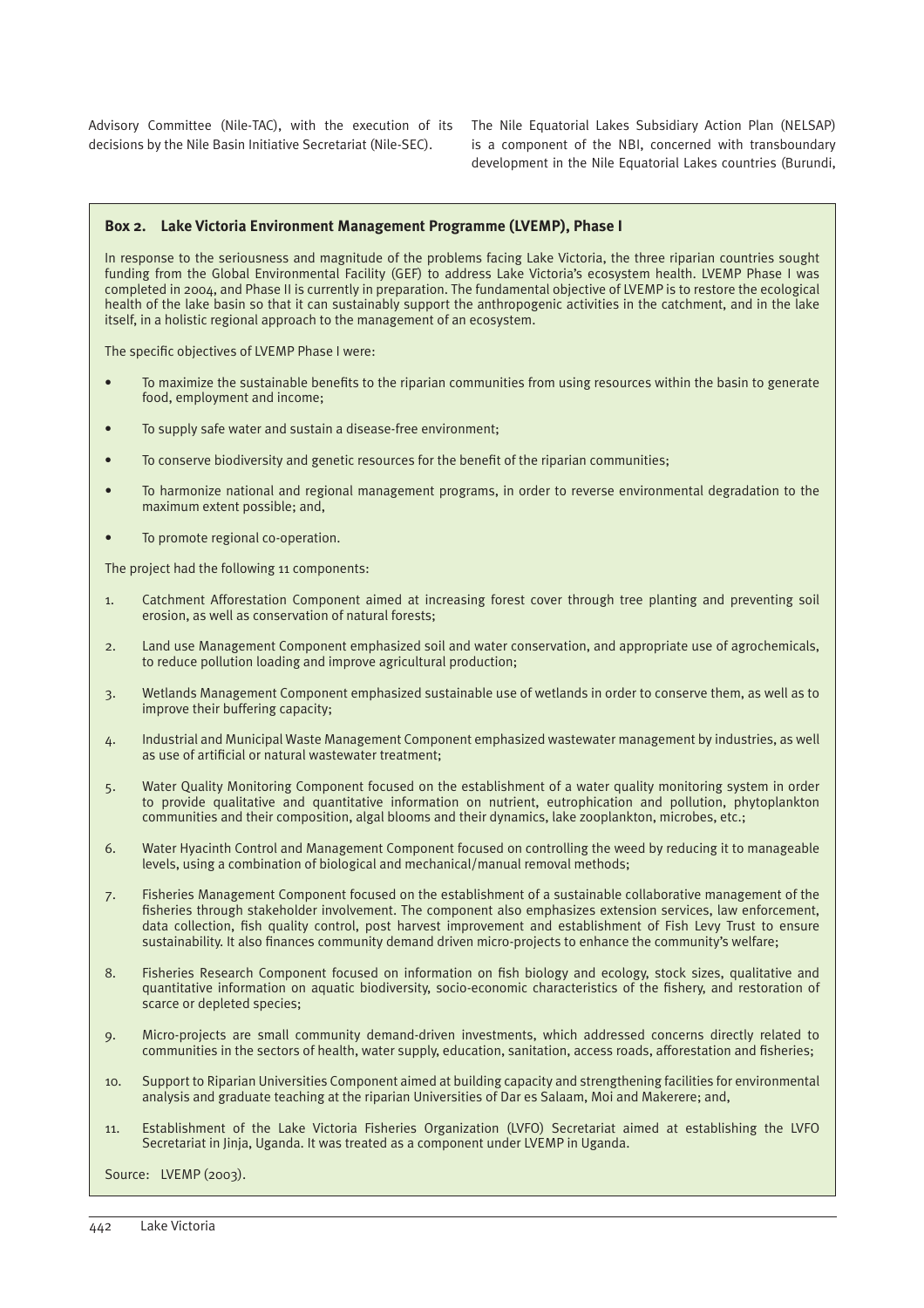Democratic Republic of Congo, Egypt, Kenya, Rwanda, Sudan, Tanzania, and Uganda). Eight projects have been identified for investment in the NELSAP region, including 3 basin management projects for managing river basins flowing into Lake Victoria, water hyacinth control in the Kagera River, and a regional agricultural project, all with direct implications for Lake Victoria's management. The NELSAP presently is executed by a small management unit located in Entebbe, Uganda, that has links with other regional projects, but is independent of them.

### 4.2 Technical Capacities

There are good technical/scientific capabilities for fisheries management in all three countries, partly because of the support provided from the LVEMP and LVFRP projects. All three riparian countries have fisheries research institutions with good analytic capabilities, refurbished boats, and well-trained staff. Although the institutions focus on fisheries research, they also undertake relevant water quality research in the lake.

Apart from this research and development capacity, the three countries have invested in laboratories for quality control of fish exports, as part of their continued entry to the EU market. In addition, a strong informal network has been established between the fisheries researchers that will provide a basis for future cooperation on technical issues. These technical capabilities remain one of the strengths for management of Lake Victoria. However, the infrastructure for fisheries and water quality research is expensive, with the continuation of these capabilities dependent on further external investments.

The technical/scientific capacity available for catchment management is less coordinated than the fisheries research. Universities in each of the countries provide the main technical capacity in this area, although analytical capabilities also are available in the various government ministries concerned with land and agricultural management. However, these capabilities are not coordinated towards management of catchment activities that impact the lake.

The various Lake Victoria projects have produced much new knowledge about the functioning of the lake. Important issues remaining to be resolved include the full taxonomy of the lake fish, the sources of the atmospheric nutrient loads, and the extent of internal nutrient loading. However, there is now a sufficient knowledge base for informed lake management, particularly for the fisheries sector. However, the mass of information from the projects has yet to be assembled into management-friendly and community-friendly packages that clearly convey the options available for other aspects of lake management. The benefits from these major investment programs will not be realized until this is done.

### 4.3 Community Involvement

Community-level involvement in management is most advanced in the fisheries sector. As a result of the LVFRP and LVEMP, beach management units have been established in all riparian countries, to provide local ownership for enforcing fisheries rules to avoid over-exploitation of the fish stock. Legislation is being prepared to support their activities in each country. Fishing communities also have been successfully engaged in raising and releasing the beetles for water hyacinth control. Both activities highlight the power of community-level initiatives when the outcomes clearly directly affect the livelihoods of those communities. However, this level of involvement has not been achieved with catchment communities to reduce the sediment and nutrient loads reaching the lake from surface sources.

The East African Communities Organisation for the Management of Lake Victoria (ECOVIC) is one of the most prominent non-governmental organizations (NGO) in the Lake Victoria region, primarily focusing on poverty and environmental issues. There is a very large number of Civil Society Organizations (CSOs) and NGOs active in the region, although not necessarily involved directly in lake management issues. It is estimated that about 40 NGOs in the lake region are concerned with environmental issues. There has been a high level of community involvement in the design of donor-funded activities, such as the LVEMP, LVFO and EAC Visioning exercises. It is less clear, however, whether or not these local groups are involved in the on-going management of these projects or other national investments, and there appears to be no development of a long-term mechanism for community-level involvement in lake basin management after these transient donor-supported investments are completed. The proposed Lake Victoria Basin Commission provides an important vehicle for this input.

# **5. Lessons Learned**

Based on this review of the management situation of Lake Victoria, several lessons can be drawn, which provide a useful guide for the current and future management of the lake and its drainage basin.

**An agreed vision is essential**. The present management of the lake is fragmented between sectors and nations. Thus, critical choices—whether to manage for biodiversity or commercial fish catch, or how to allocate fish catches between countries are made by default or not at all. Deliberate management to achieve the development of the lake for the benefit of all will not happen until there is an agreed vision, common goals, and accepted objectives, policies and national and transboundary action plans. The first steps of this process are now underway through the EAC's Vision exercise.

**Lake management policies and action plans must be consistent with national activities**. Most of the actions emerging from a lake-wide management policy must be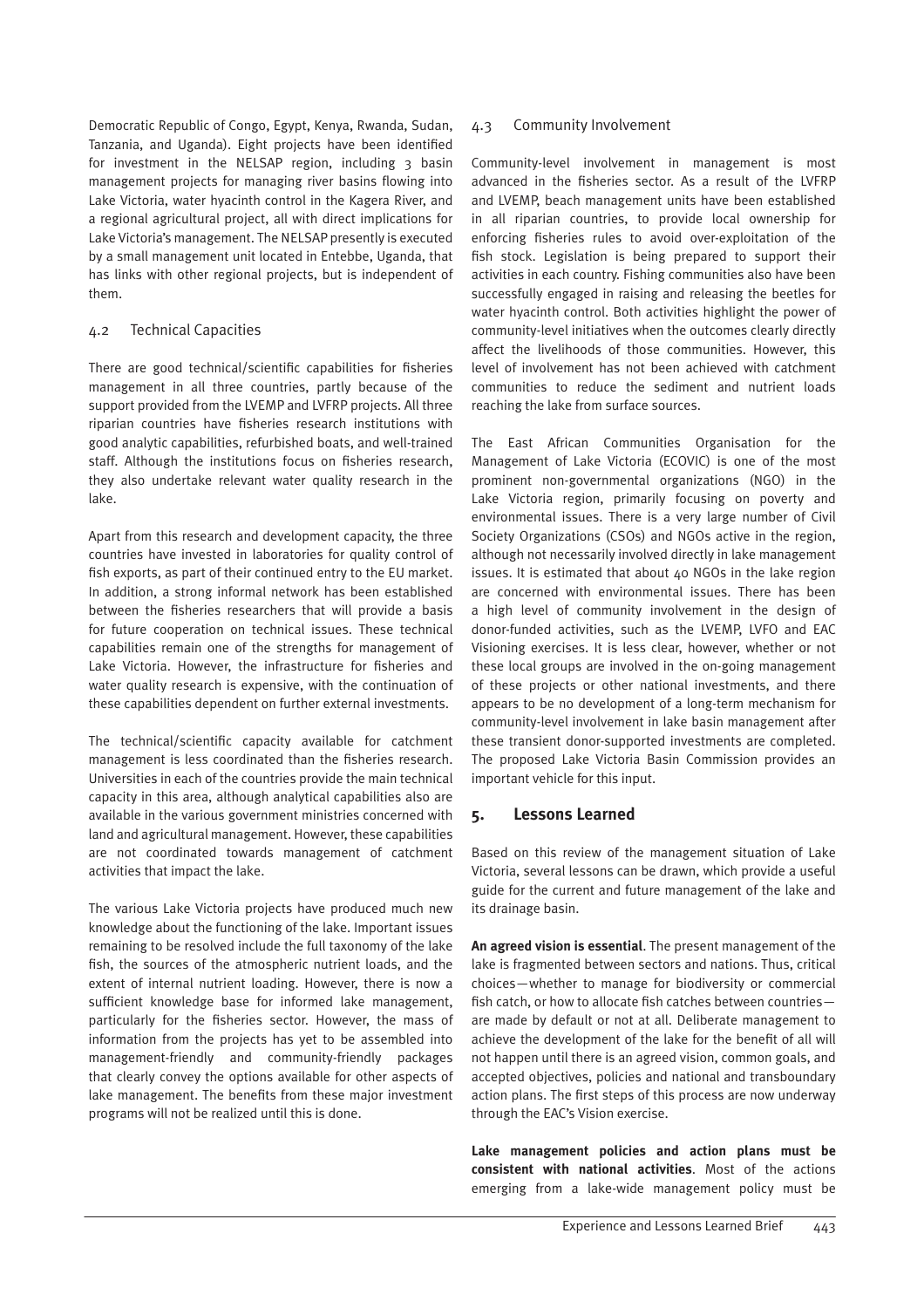implemented by the riparian and catchment governments. Thus, the national water resources, agricultural, forestry, poverty alleviation policies of all riparian and catchment governments must include specific components leading to the required actions called for in the lake management policy. In turn, establishment of the lake management policy must include consideration of the existing policies and strategies of the riparian and catchment countries.

**When a problem is catchment-wide, it is essential that all countries in the catchment are involved in its management**. Some of the management issues are essentially in-lake (e.g., loss of biodiversity) and so can be managed by the three riparian nations currently constituting the East African Community (EAC). Other issues (e.g., management of water hyacinth, sediment control) are unlikely to be properly managed without the active involvement of all nations in the watershed. Thus, it is important that Rwanda (and to a lesser extent Burundi) work actively with the EAC in managing the lake and its watershed, whether or not they actually join the EAC.

**In the absence of strong external motivations, it is important to build a strong logical case for government action**. The advances in lake-wide fisheries management occurred because of the shock all the riparian countries felt when their earnings from a major export commodity were threatened. However, the riparian countries have not experienced the same level of pressure to resolve the other major problems facing the lake—loss of biodiversity, infestation by aquatic weeds, and eutrophication—and so have been slower to act. Nevertheless, the inclusion of joint lake management in the EAC program, and the subsequent development of a common vision for the lake, are very positive steps. Given that the other issues are not likely to catch the governments' attention because of the threat of economic losses, it is important that a credible scientific and social case be developed to ensure the EAC initiatives are properly mandated, funded and supported from the highest political levels.

**Communities must be involved in all aspects of management**. There are heartening success stories where communities have been involved in on-ground activities affecting their livelihoods. An outstanding example is the involvement of local fisher communities in rearing and distributing weevils for the biological control of water hyacinth. However, there are issues, such as nutrient reduction, where the problem originates from diffuse sources that are impossible to tackle other than through community engagement. Thus far, there has not been the same level of success with community involvement in these areas. As part of this action, community-level representation will be needed on the ongoing lake management body.

**Research and development (R&D) should be designed around management objectives**. A good knowledge base now exists for Lake Victoria. However, the programs to gather this information have not carefully focused on the management objectives, largely because they have not been properly established. Thus, some of the R&D activities have not been of direct relevance and, more importantly, some managementcritical knowledge is yet to be acquired. A related issue is the packaging of the knowledge gained in a managementand community-friendly way. Unless the R&D findings are simplified and carefully related to the management objectives, their relevance will evade senior decision-makers lacking scientific training.

Phase II of the LVEMP project is now under preparation and the second phase of the LVFRP is in place. The latter program will continue to support efforts to manage the lake's fishery resources, while the LVEMP Phase II will coordinate with these activities and tackle other management issues. Given the above analysis, LVEMP Phase II can now cease to be primarily a knowledge-acquisition project, and move toward supporting management of biodiversity, water weeds and eutrophication. Thus, Phase II can be directed toward such activities as protecting endangered fish species in satellite lakes, supporting the EAC management initiatives by building capacity in transboundary environmental management, supporting joint Rwandan-EAC activities to control aquatic weeds in the Kagera River, and reducing eutrophication by tackling the nutrient sources once they have been identified. However, it also should include a focused, priority R&D component aimed at resolving some of the major management questions (e.g., the sources of atmospheric phosphorus entering the lake; the potential for sediment nutrients to continue to contribute to eutrophication even after external sources are controlled; the presence of cyanobacterial toxins in the lake; and opportunities to protect fish biodiversity in surrounding lakes and wetlands).

The EAC, identified by the riparian countries to manage the lake, is the obvious organization to oversee further transboundary lake management programs. The Lake Victoria Fisheries Organization already has been transferred to the EAC. It would be reasonable for the LVEMP Phase II also to be executed by the EAC to ensure coordination and focus. The Nile Basin Initiative spans a much larger area than just the Lake Victoria catchment. Nevertheless, implementation of the Nile Equatorial Lakes Subsidiary Action Plan program should be closely coordinated with EAC, to ensure its activities contribute effectively towards the agreed vision for managing the lake.

# **6. Acknowledgements**

This report benefited greatly from contributions by Oyugi Aseto, Fred Bugenyi, James Richard Davis, Kisa Mfalila, Victor Muhandiki, Micheni Ntiba and Obiero Ong'ang'a.

# **7. References**

Aloyce, R.C., J. Ndunguru, P. Mjema and F. Katagira, F. 2001. "Water hyacinth (*Eichornia crassipes*) management in Lake Victoria: Update on infestation levels." Paper presented at Regional Scientific Conference, Kisumu, Kenya.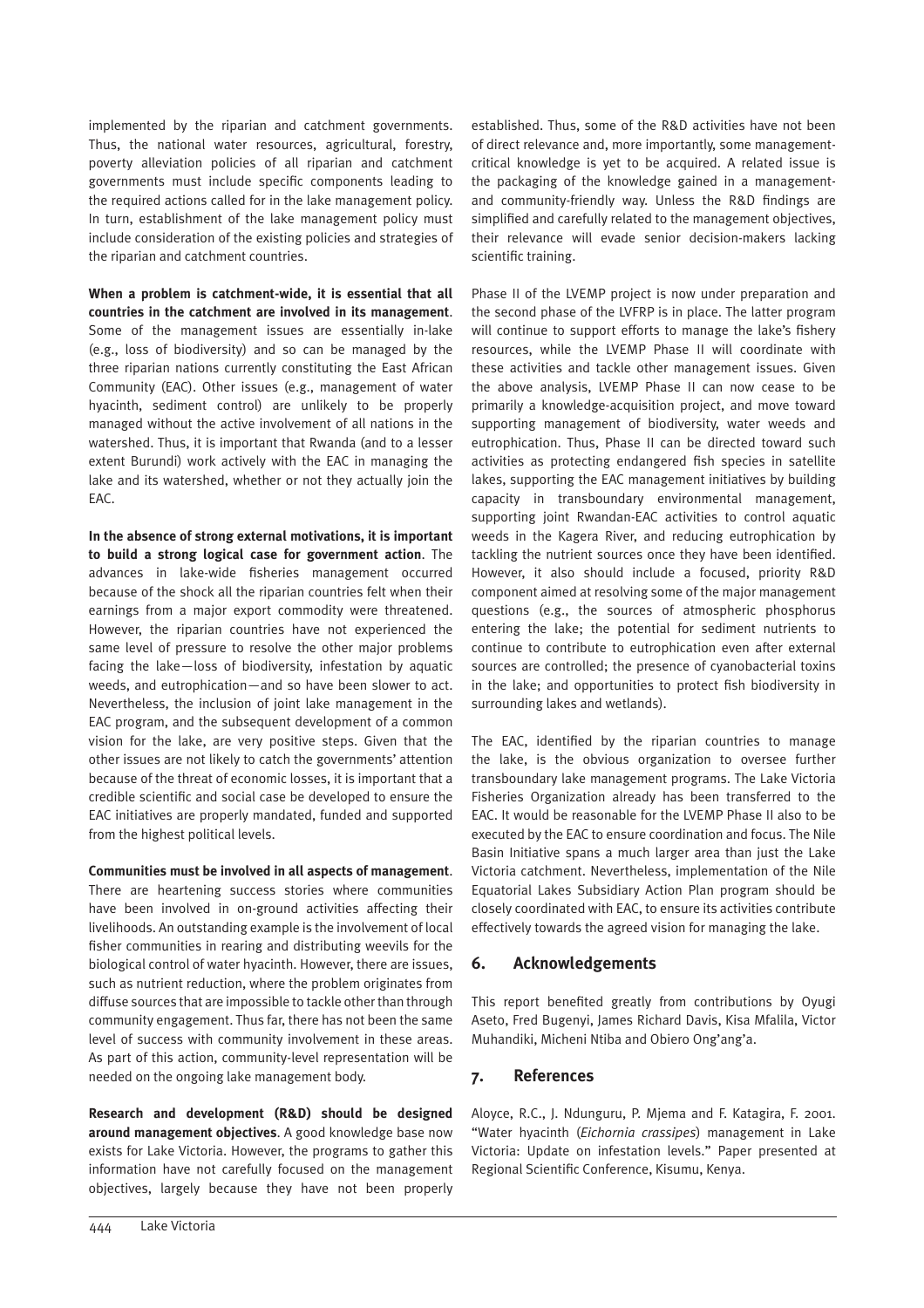Andjelic, M.M. 1999. Cited in *Strategy for Support Sustainable Development in the Lake Victoria Region*, SIDA: Stockholm, Sweden.

Balirwa, J.S. 1998. *Lake Victoria Wetlands and the Ecology of the Nile Tilapia* Oreochromis niloticus. Linne. Ph.D. Dissertation, Balkema Publishers: Rotterdam, The Netherlands.

Balirwa, J.S. 2001. "From vegetation to fish: Structural aspects and related components of lakeshore wetlands in Lake Victoria." Paper presented at LVEMP Conference, Kisumu, Kenya.

Campbell, L.M., R.E. Hecky and D.G. Dixon. 2003. "Review of mercury in Lake Victoria (East Africa): Implication of human and Ecosystem health." *Journal of Toxicology and Environmental Health, Part B*, 6: 325-356.

COWI Consulting Engineers (2002). *Integrated Water Quality/ Limnology Study for Lake Victoria. Lake Victoria Environmental Management Project, Part II Technical Report*.

Denny, P. (1991). "Africa." In: M. Finlayson and M. Moser (eds.), *Wetlands*. International Waterfowl and Wetland Research Bureau. pp. 115-148.

Fuerst, P.A. and W.A. Mwanja. 2001. "The opportunities and challenges to conservation of genetic biodiversity of the fishery of the Lake Victoria region, East Africa." Paper presented at LVEMP Conference, Kisumu, Kenya.

Hecky, R.E. 1993. "The Eutrophication of Lake Victoria." *Verh. Internat. Verein. Limnol*. 25: 39-48.

Hecky, R.E., R. Mugidde, F.W.B. Bugenyi and X Wang. 2002. "Phosphorus in Lake Victoria waters and sediments: Sources, loadings, sinks and anthropogenic mobilization." Paper presented at LVEMP Conference, Kisumu, Kenya.

Henry, L. and M.A. Kishimba. 2002. "Levels of pesticides residues in southern Lake Victoria and its basin." Paper presented at LVEMP Conference, Kisumu, Kenya.

Kishe, M.A. and F.J. Machiwa. 2001. "Distribution of heavy metals in sediments of Mwanza Gulf of Lake Victoria, Tanzania." Paper presented at LVEMP Conference, Kisumu, Kenya.

LVEMP (Lake Victoria Environmental Management Programme). 2001.

LVEMP. 2003. *Lake Victoria Environmental Management Project Phase 1, Revised Draft Scientific Stocking Report— Progress During LVEMP 1 and Challenges for the Future*. World Bank: Washington, DC.

Maillu, A.M., G.R.S. Ochiel, W. Gitonga and S.W. Njoka. 1998. "Water hyacinth: An environmental disaster in the Winam Gulf of Lake Victoria and its control." In: *First IOBC Global Working* 

*Group Meeting for the Biological Control and Intrgrated Control of Water Hyacinth*.

Majaliwa, J.G.M., M.K. Magunda, M.M. Tenya and F. Musitwa. 2001. "Soils and nutrient losses from major agricultural land use practice in the Lake Victoria basin." Paper presented at Regional Scientific Conference, Kisumu, Kenya.

Masifwa, W.F., T. Twongo and P. Denny. 2001. "The impact of water hyacinth *Eichhornia crassipes (Mart) Solms* on the abundance and diversity of aquatic macroinvertebrates along the shores of northern Lake Victoria, Uganda." *Hydrobiologia* 452: 79-88.

Mitchell, D.S. 1990. "Aquatic weed problems and management in Africa." In: Pieterse, A.H. and K. Murphy (eds.), *Aquatic Weeds: The Ecology and Management of Nuisance Aquatic Vegetation*. Oxford University Press: United Kingdom.

Mott MacDonald, M&E Associates. 2001. *Management of industrial and municipal effluents and urban runoff in the Lake Victoria Basin: Final report*. Government of Uganda, Ministry of Water, Land and Environment, LVEMP, National Water and Sewerage Corporation: Cambridge, United Kingdom.

Mugidde, R. 1993. "The increase in phytoplankton primary productivity and biomass in Lake Victoria (Uganda)." *Verh. Internat. Verein. Limnol*. 25: 846-849.

Mugidde, R. 2001. *Nutrient status and planktonic nitrogen fixation in Lake Victoria, Africa*. Ph.D. Thesis, University of Waterloo, Canada. 199 pp.

Mugidde, R., R.E. Hecky and L. Hendzel. 2001. "Importance of planktonic nitrogen fixation in Lake Victoria." Paper presented at LVEMP Conference, Kisumu, Kenya.

Mugidde, R., R.E. Hecky and L. Hendzel. In press. "Pelagic Nitrogen fixation in Lake Victoria, Uganda." *Journal of Great Lakes Research.*

Mwanja, W.W., L. Kaufman and P.A. Fuerst. 2001. "A case for reintroduction and restoration of cichlid fishes in Lake Victoria region waters: A means towards management and conservation of rare and endangered cichlid species." Paper presented at LVEMP Conference, Kisumu, Kenya.

Ndunguru, J., P. Mjema, C.A. Rajabu and F. Katagira. 2001. "Water hyacinth infestation in ponds and satellite lakes in the Lake Victoria basin in Tanzania: Status and efforts to tame it." Paper presented at Regional Scientific Conference, Kisumu, Kenya.

Njiru, M., M. Ntiba, D. Tweddle and K.M. Mavuti. 2001. "Phytoplankton diversity and the feeding behavior of *Oreochromis niloticus (L)* in Lake Victoria." Paper presented at LVEMP Conference, Kisumu, Kenya.